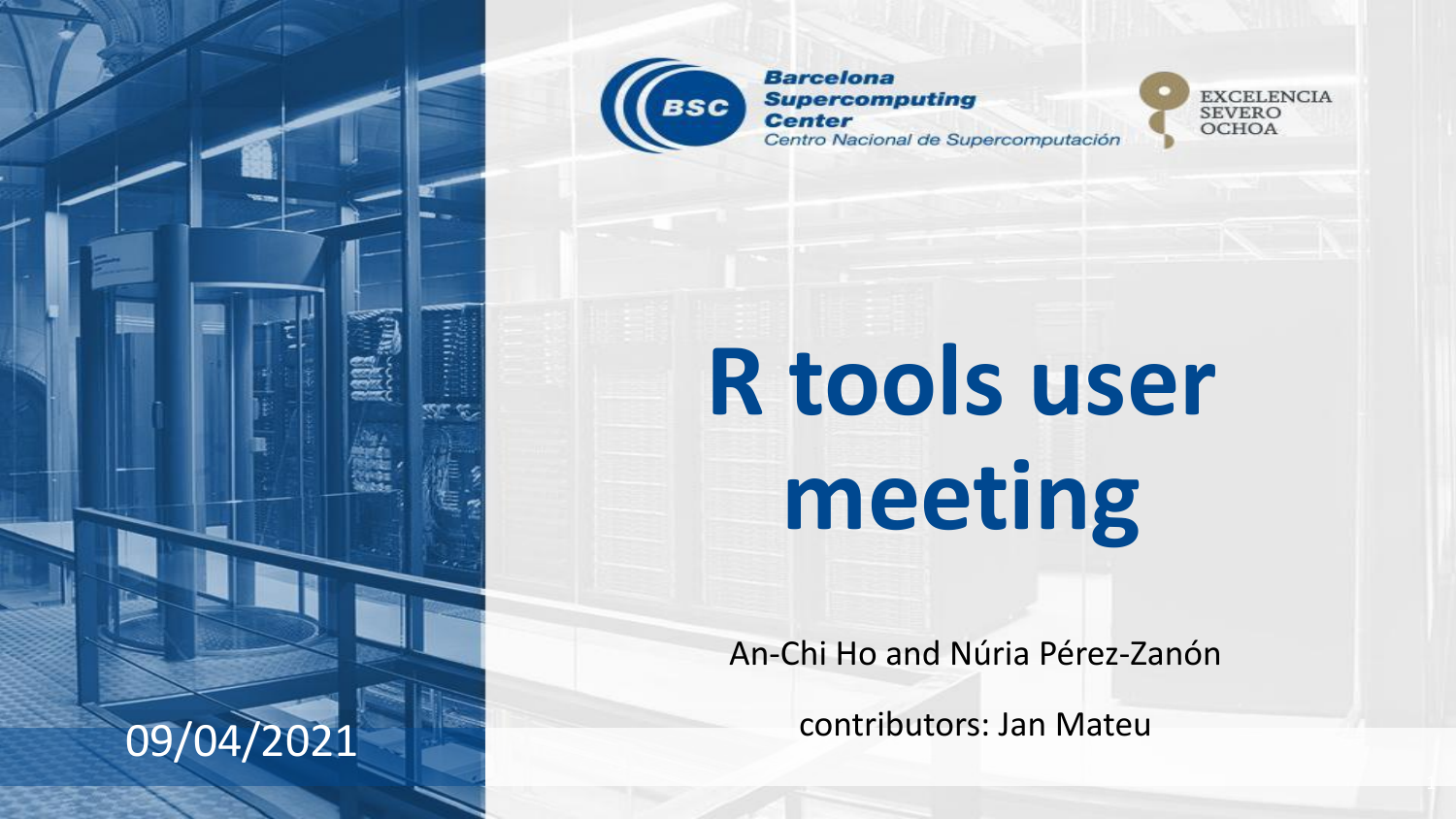## **Agenda**

- 1. Package update
	- CDO
	- startR
- 2. What are CST functions in CSTools and CSIndicators packages? [Núria]
- 3. CALIOPE-Urban: from non-uniform mesh to regular latlon grid (Jan)
- 4. Q&A

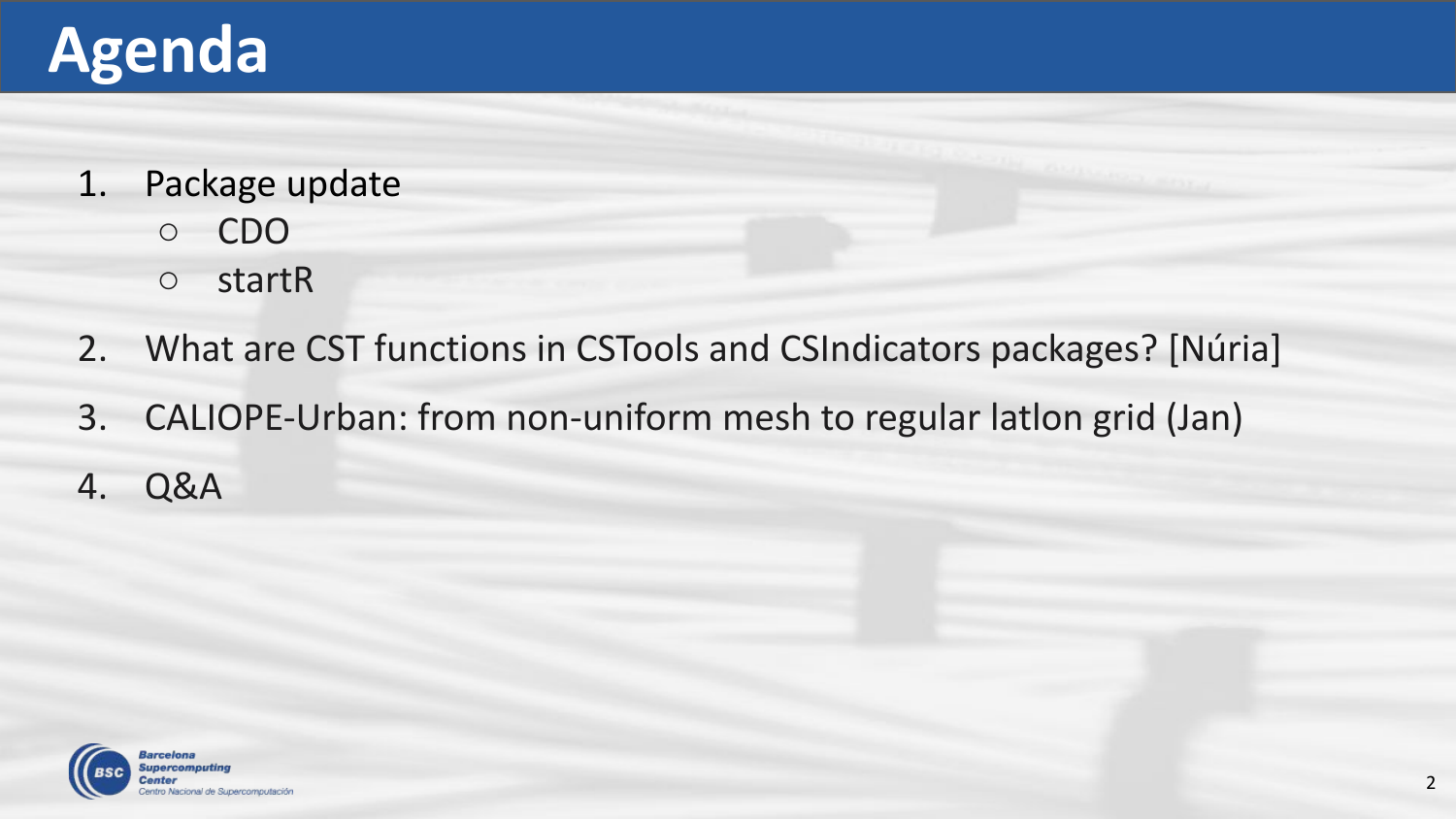The functions that use CDO internally, e.g., s2dv::CDORemap, could be sensitive to the CDO module version. Operation may fail simply due to the version.

It is recommended to use **R/3.6.1-foss-2015a-bare** and **CDO/1.9.8-foss-2015a** in principle. You can add them in .bashrc, e.g.,

alias rdev='module load CDO/1.9.8-foss-2015a R/3.6.1-foss-2015a-bare'

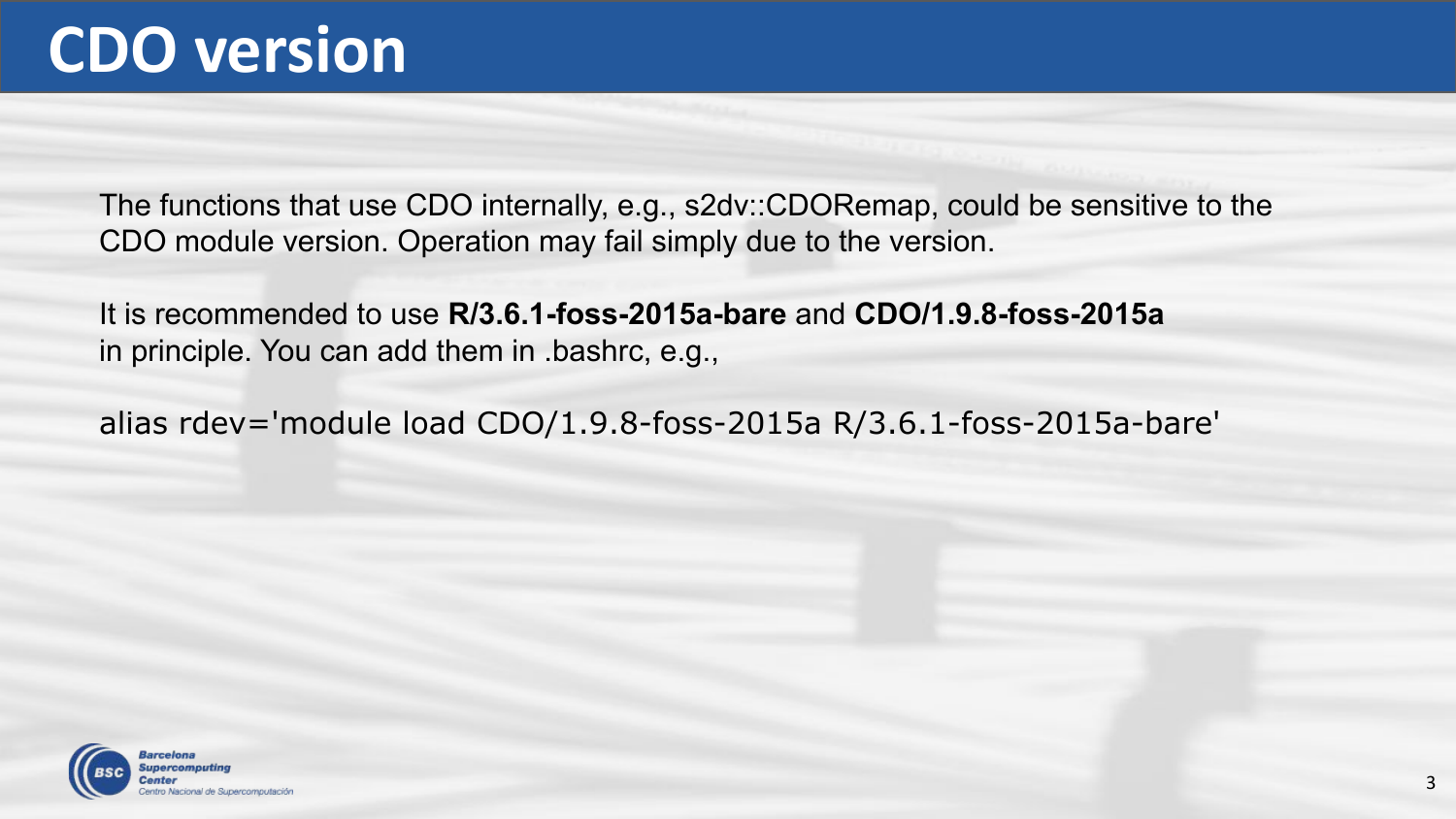

## **startR**

4

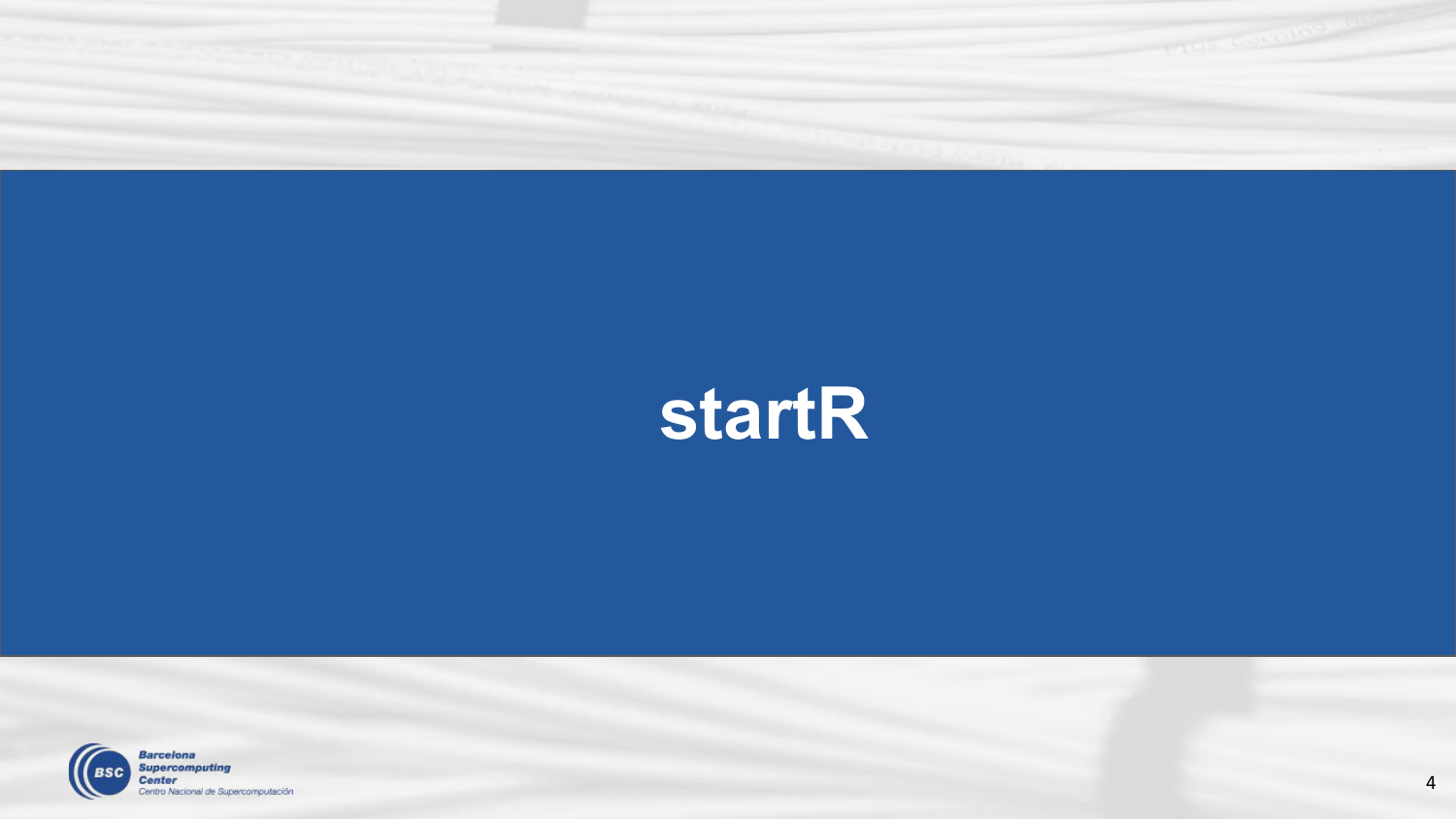## **multiStart()**

The wrapper of Start():

- Retrieve multiple datasets that have different calendars or lead time lengths together.
- Assign different selector indices to each dataset, including NA.
- Use "list of list" to define the dimensions that are different among datasets.

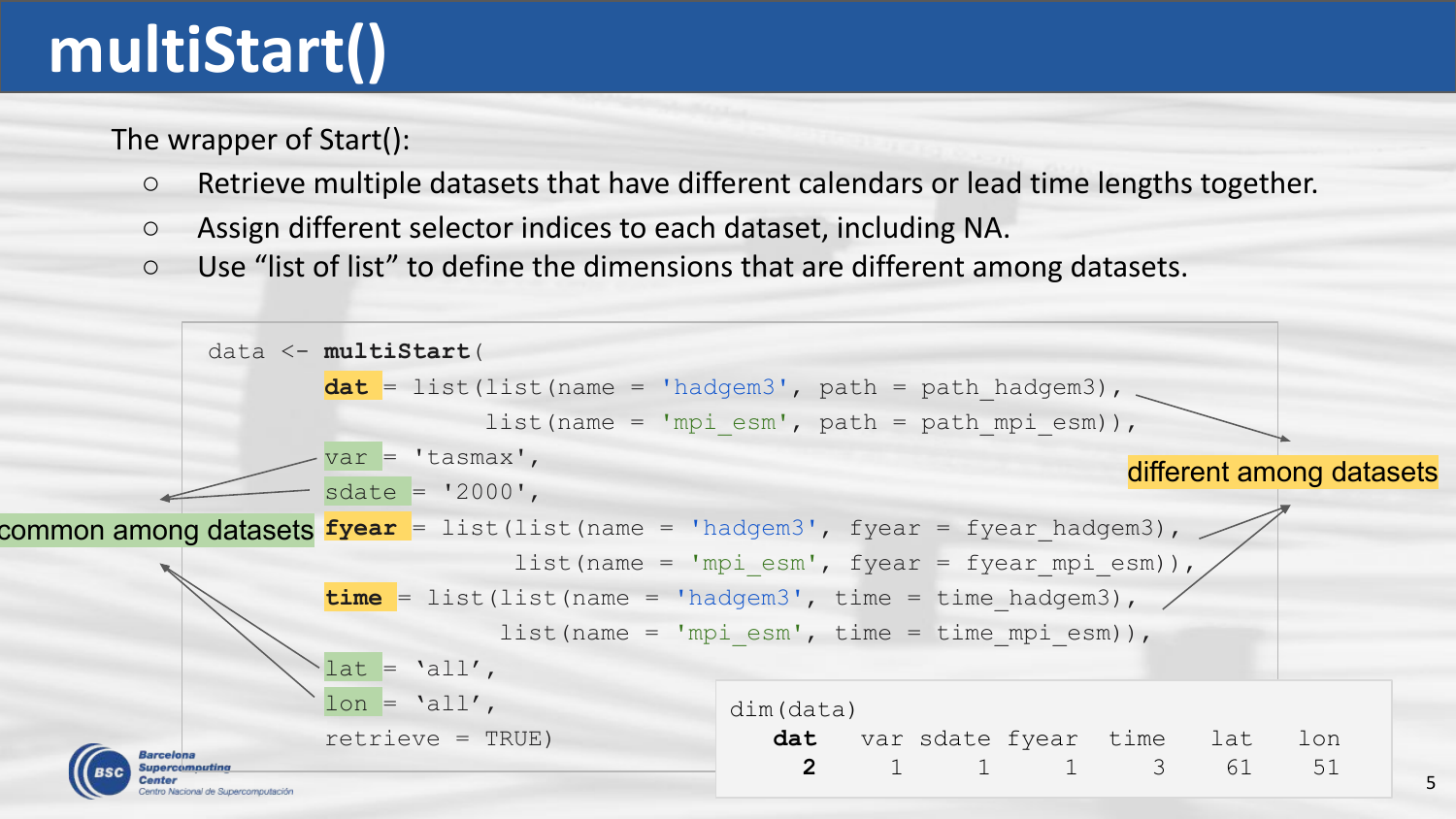## **multiStart()**

The wrapper of Start():

- $\circ$  If retrieve = FALSE, the datasets are not combined together actually. They're saved separately in one object.
- Therefore, the function and workflow should be defined as for two datasets rather than one.

```
str(data)
#List of 2
# $ hadgem3: language Start ...
# ..- attr(*, "Dimensions") ...
\# ..
# ..- attr(*, "Variables") ...
# ..
# $ mpi_esm: language Start ...
# ..- attr(*, "Dimensions") ...
\# ..
# ..- attr(*, "Variables") ...
     Barcelona
```

```
func sum \leq function (\mathbf{x}, \mathbf{y}) {
  return(x + y)}
step <- Step(func_sum,
               target \dim s = \text{list}(\text{hadgem3} = c('dat'),mpi esm = c('dat')),
               output \dim s = c('dat'))wf <- AddStep(data, step)
output \leq Compute(wf, chunks = list(time = 2))
```
6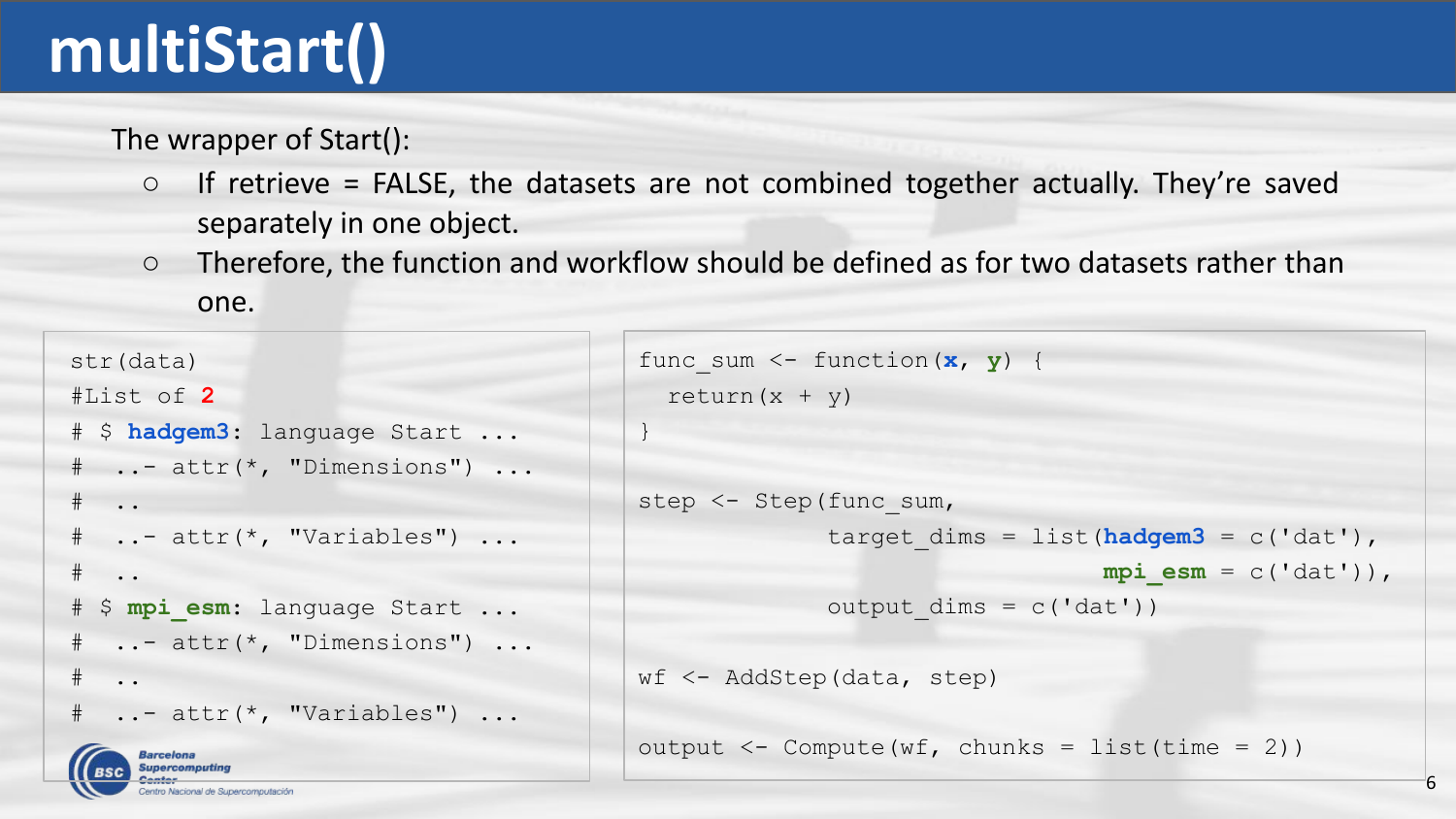## **multiStart()**

| [Example                                                                                                   |          |              | Two datasets with different calendars. NAs need to be inserted in the time dimension so the time steps |              |                      |            |      |    |    | 1         |
|------------------------------------------------------------------------------------------------------------|----------|--------------|--------------------------------------------------------------------------------------------------------|--------------|----------------------|------------|------|----|----|-----------|
| between                                                                                                    |          |              | datasets                                                                                               |              | can                  |            | be   |    |    | aligned.  |
|                                                                                                            |          |              | https://earth.bsc.es/gitlab/es/startR/-/blob/develop-multiStart/inst/doc/usecase/ex2_11_multiStart_ins |              |                      |            |      |    |    |           |
| ert NA.R                                                                                                   |          |              |                                                                                                        |              |                      |            |      |    |    |           |
| [Example                                                                                                   |          |              |                                                                                                        |              |                      |            |      |    |    | 21        |
| <b>Three</b>                                                                                               | datasets | with         | different                                                                                              | initial      | dates.               | <b>NAs</b> | need | to | be | inserted. |
|                                                                                                            |          | HadGEM3      |                                                                                                        | (initialised |                      |            | in   |    |    | November) |
|                                                                                                            |          | IPSL-CM6A-LR |                                                                                                        |              | <i>(initialised)</i> |            | in   |    |    | January)  |
|                                                                                                            |          | NorCPM1      |                                                                                                        | (initialised |                      |            | in   |    |    | October)  |
| https://earth.bsc.es/gitlab/es/startR/-/blob/develop-multiStart/inst/doc/usecase/ex2_12_multiStart_dif     |          |              |                                                                                                        |              |                      |            |      |    |    |           |
| f init dates.R                                                                                             |          |              |                                                                                                        |              |                      |            |      |    |    |           |
| [Example<br>31                                                                                             |          |              |                                                                                                        |              |                      |            |      |    |    |           |
| Read EC-Earth dataset (several files for one sdate) together with other datasets (one file for one sdate). |          |              |                                                                                                        |              |                      |            |      |    |    |           |

[https://earth.bsc.es/gitlab/es/startR/-/blob/develop-multiStart/inst/doc/usecase/ex1\\_14\\_multiStart\\_ec](https://earth.bsc.es/gitlab/es/startR/-/blob/develop-multiStart/inst/doc/usecase/ex1_14_multiStart_ecearth_merge.R)

#### earth merge.R



Try to use multiStart() with the branch "[develop-multiStart](https://earth.bsc.es/gitlab/es/startR/-/tree/develop-multiStart)". 7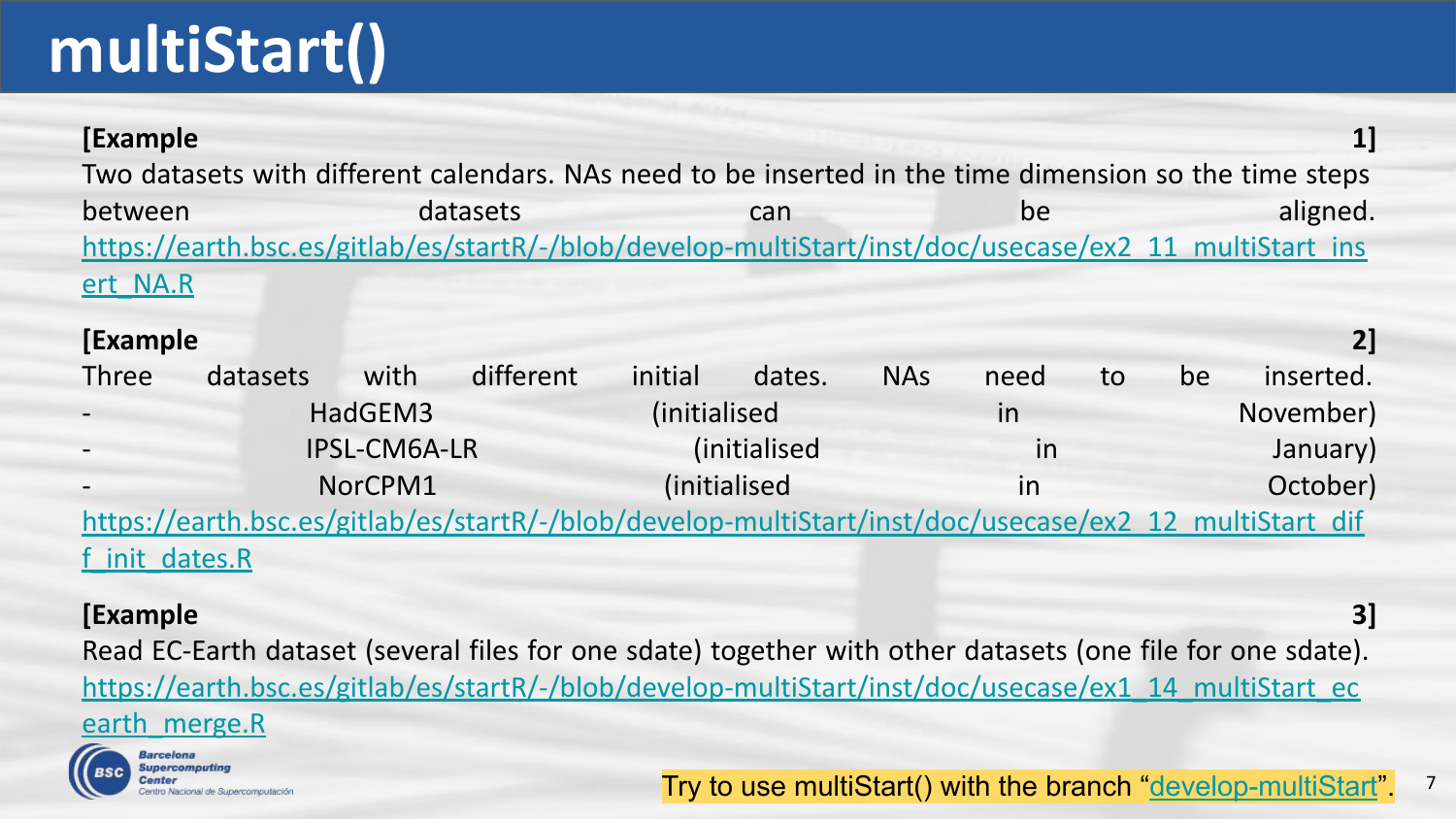

### **What is a CST function in CSTools and CSIndicators packages?**

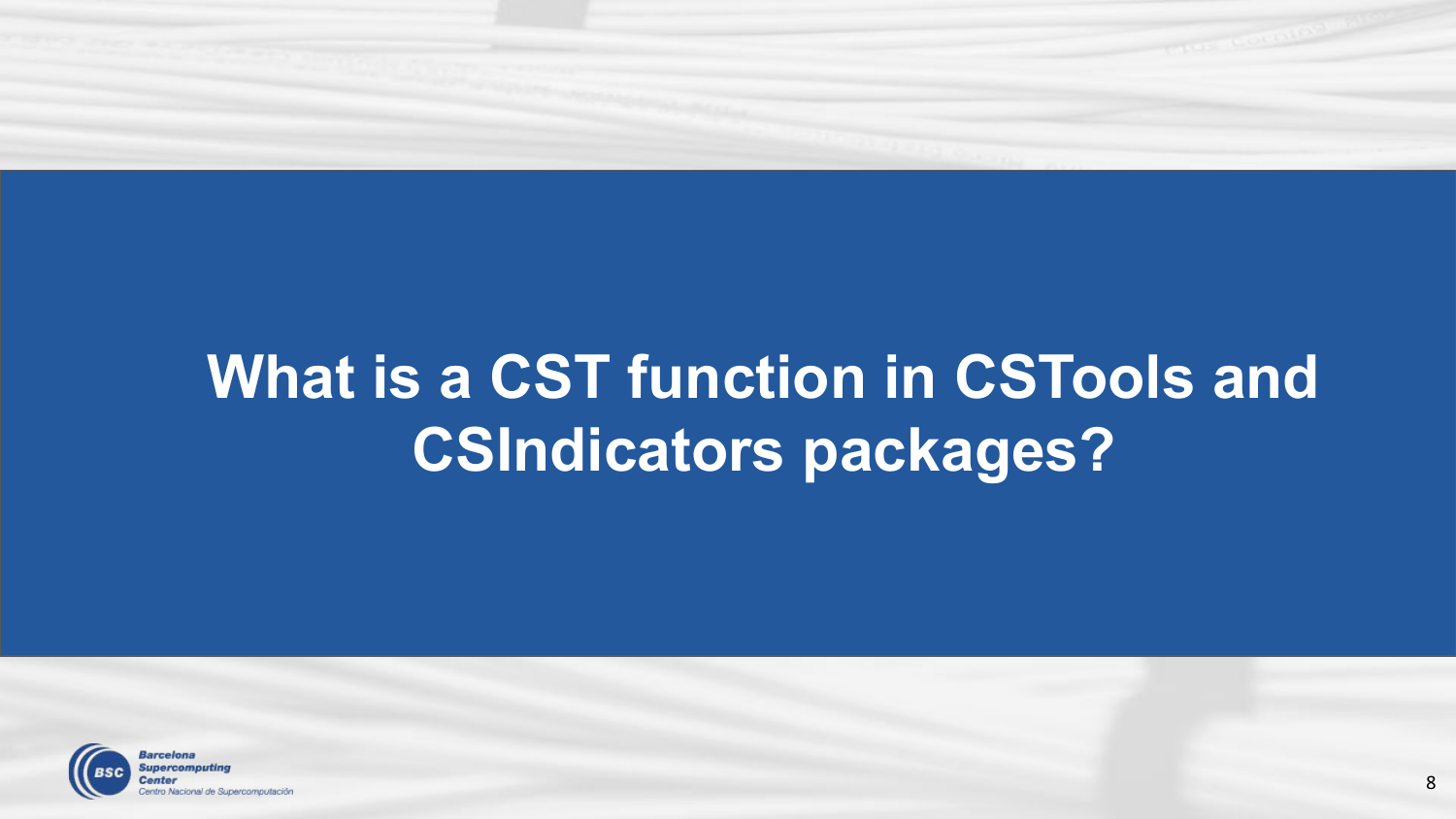**Aim:** To clarify the difference between functions **with and without prefix CST** on CSTools and CSIndicators packages to facilitate their usage and development.

The documentation of these packages shows functions exposed to users. E.g.:

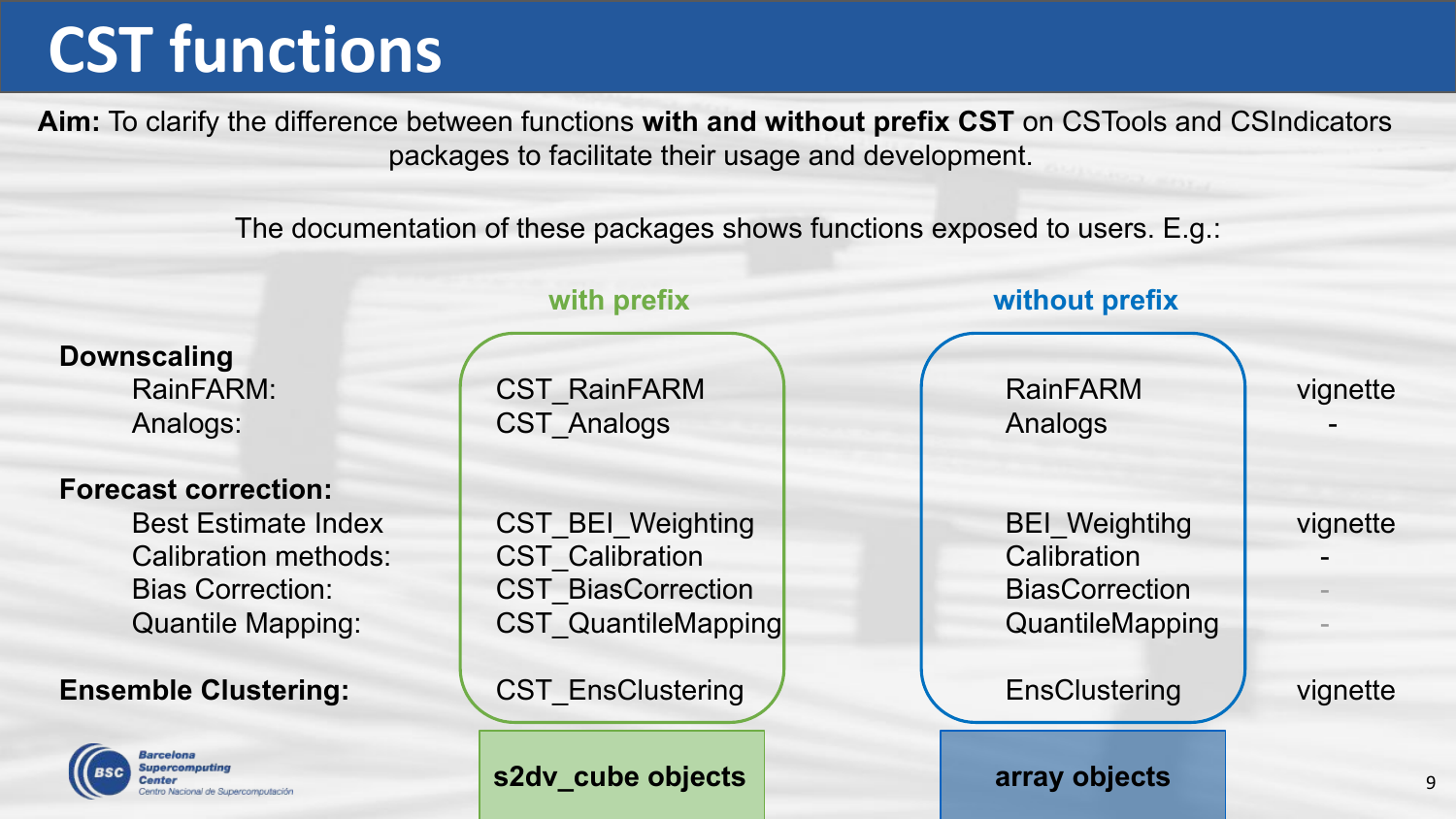#### **A) When reading NetCDF files, the information requested is retrieve on the R session:**

●**data**: the simulated 2m air temperature in mediterranean region (-20 to 51 ºE - 25 to 57 ºN) for the next day using the latest initialized simulation

 **B) In some cases, more info may be needed (e.g. for plotting):** ●**lat**: the corresponding latitudes for the centers of the grid cells for the mediterranean region retrieved in the model grid ●**lon**: the corresponding longitudes for the centers of the grid cells for the mediterranean region retrieved in the model grid ●**time**: the corresponding dates (and hour) of the simulated time steps

**C) Other relevant information (e.g. for reproducibility):** ●**units, calendar, projection ●model simulation name** ●**files name and path** ●**date of execution**

\*useful information in case there are changes on the archive or the package version

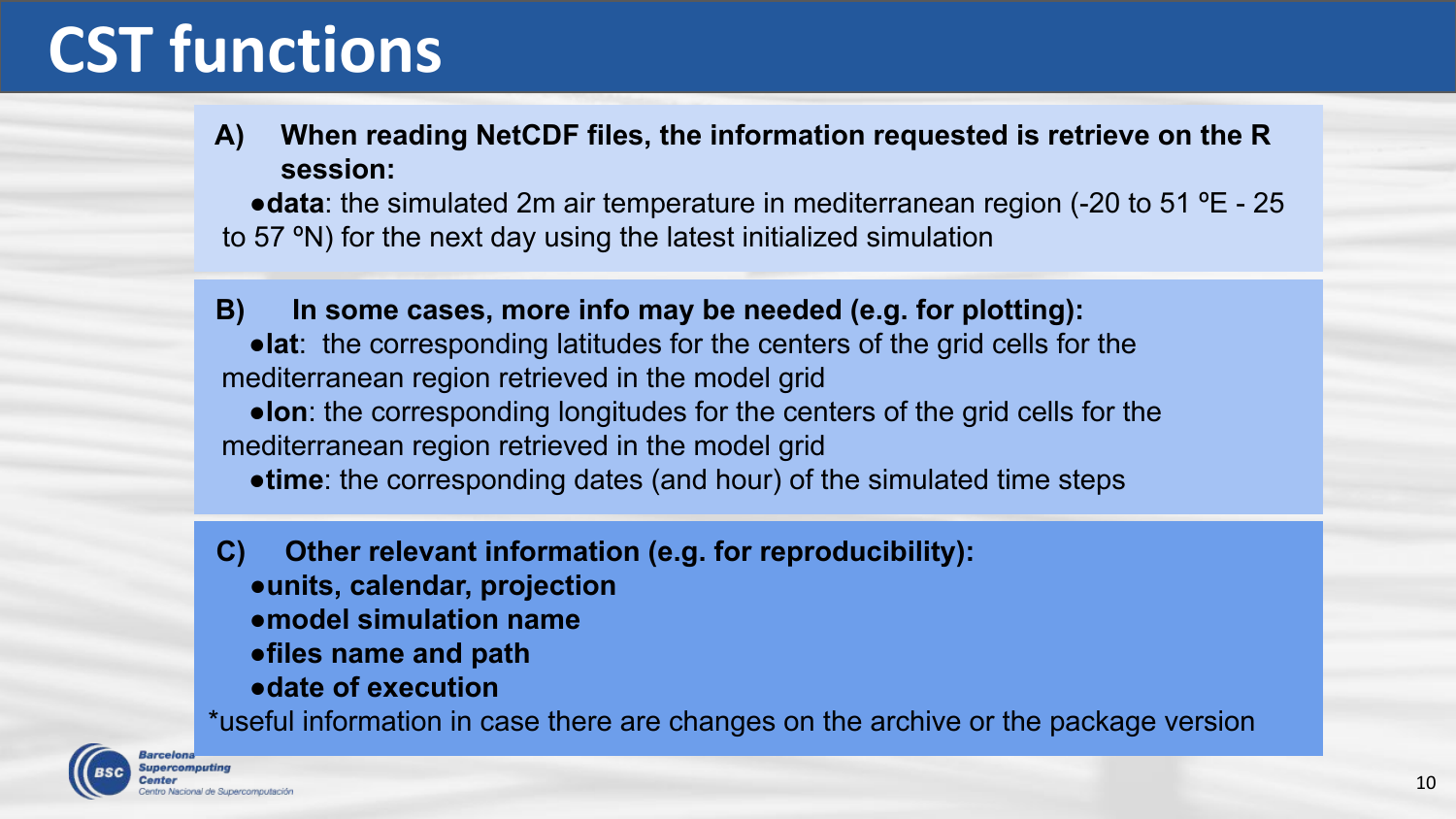**library(ncdf4) file** < nc\_open('/esarchive/recon/ecmwf/era5/monthly\_mean/sfcWind\_f1h/sfcWind\_201811.nc' **data**  $\leq$  ncvar get(file, 'sfcWind', start = c(1, 1, 1), count = c(10, 10, 1))

```
1on <- ncvar get(file, "lon")
lat \leq ncvar get(file, "lat", verbose = F)
t <- ncvar_get(file, "time")
tunits <- ncatt_get(file, "time", "units")
calendar <- ncatt qet(file, "time", "calendar")
time <- as.Date(...)
dunits <- ncatt get(file, "sfcWind", "units")
grid <- ncatt_get(file, "sfcWind", "grid_type")
execution date \leq Sys.time()
nc_close(file)
```
 $>$  ls()

| [1] "calendar" | "data"                    | "dunits" | "execut |
|----------------|---------------------------|----------|---------|
| $[5]$ "file"   | "grid"                    | $"1a+"$  | "lon"   |
| $[9]$ "proj"   | $\mathbf{w} + \mathbf{w}$ | Wtunits" | "dates" |

"dunits" "execution date"

11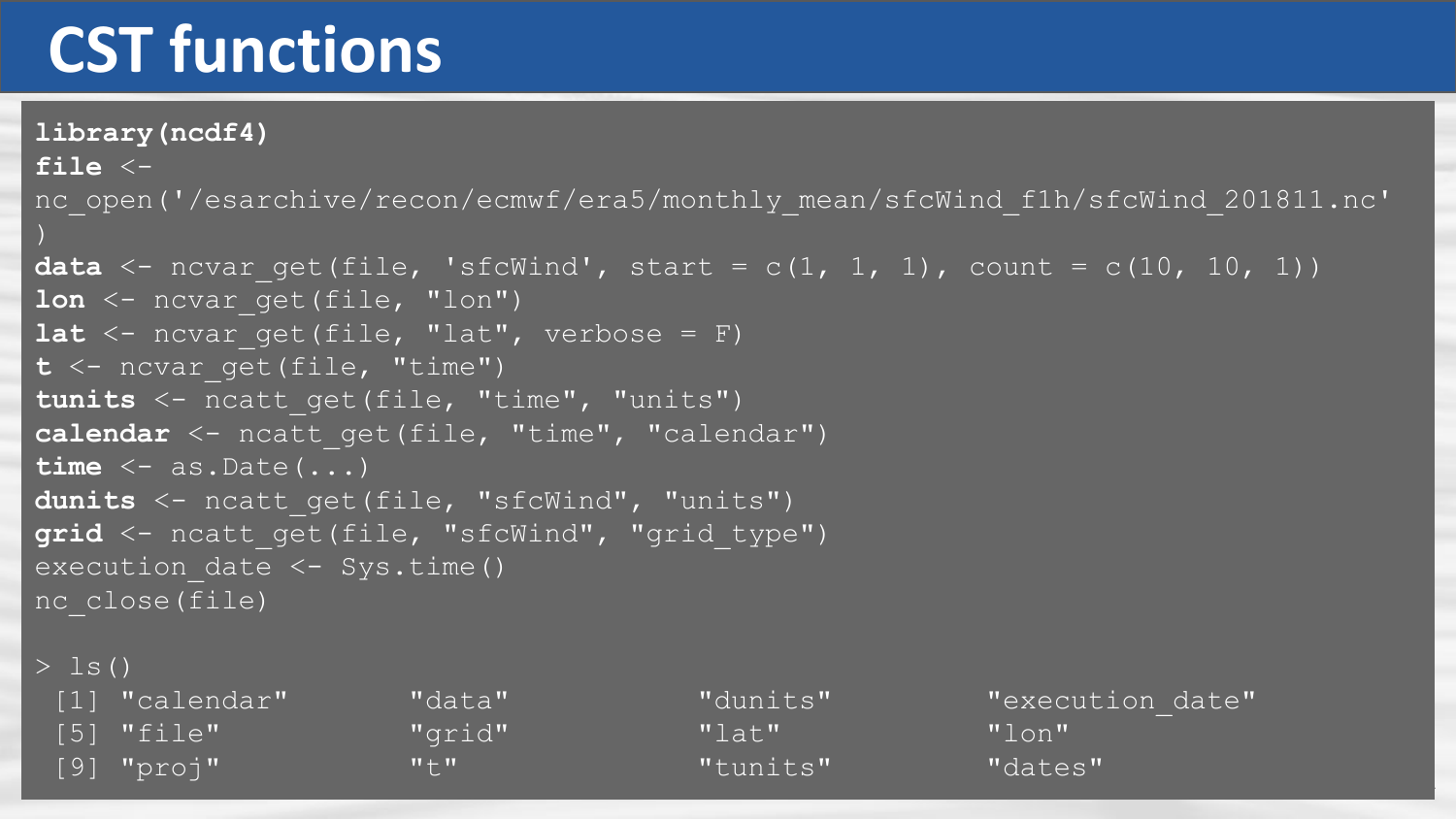#### **library(CSTools)** library(zeallot) start  $\leq$  as. Date (paste (1993, '05', "01", sep = ""), "%Y%m%d") end  $\leq$  as. Date (paste (1996, '05', "01", sep = ""), "%Y%m%d") dateseq  $\leq$  as.character(format(seq(start, end, by = "year"), "%Y%m%d")) c(**exp**, obs) %<-% **CST\_Load**(var = 'tas',  $exp = 'system5c3s'$ , obs = 'erainterim', sdates = dateseq, leadtimemin = 1, leadtimemax = 1, lonmin =  $-19$ , lonmax =  $60.5$ , latmin = 0, latmax = 79.5, storefreq = "daily", sampleperiod =  $1$ , nmember =  $5$ , output = "lonlat", method = "bilinear",  $grid = "r360x180")$

> names(**exp**)

[1] "data" "lon" "lat" "Variable" [5] "Datasets" "Dates" "when" "when" "source files" [9] "load parameters"

12

> class(exp) [1] **"s2dv\_cube"**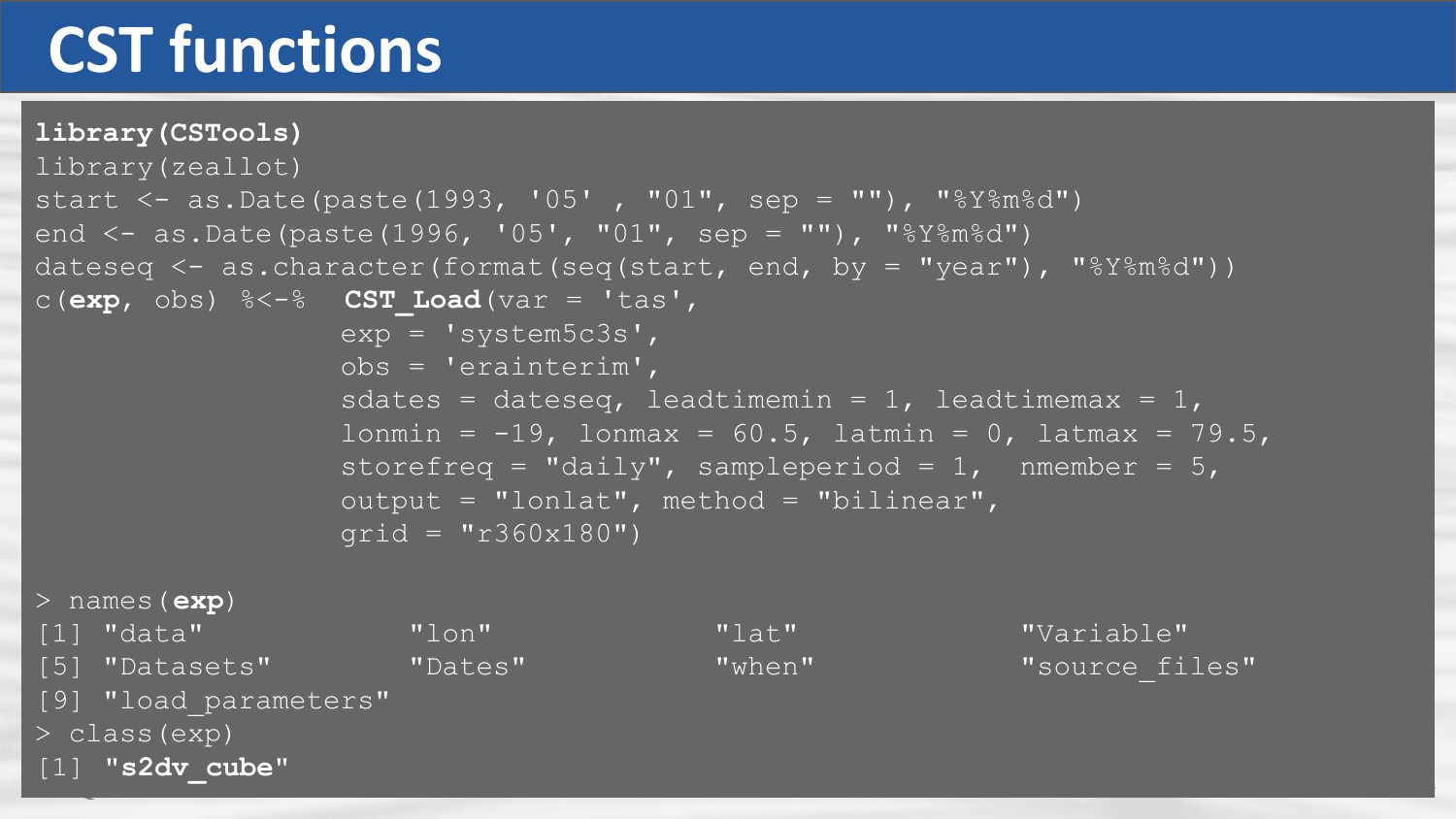#### **Chain of functions with consistent metadata**



- ...

*data*

**Barcelona** Supercomputing Center entro Nacional de Supercomputación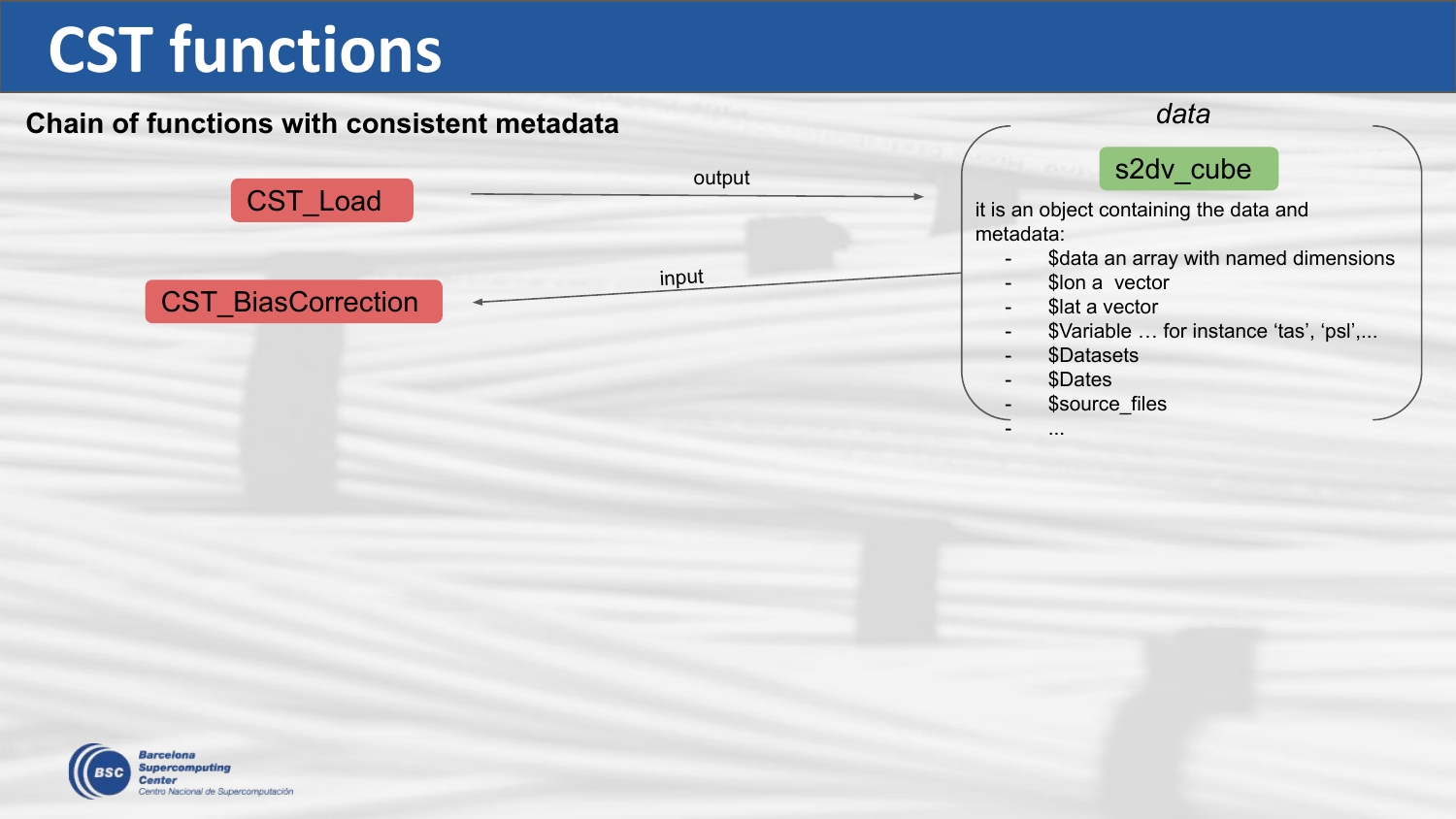#### **Chain of functions with consistent metadata**



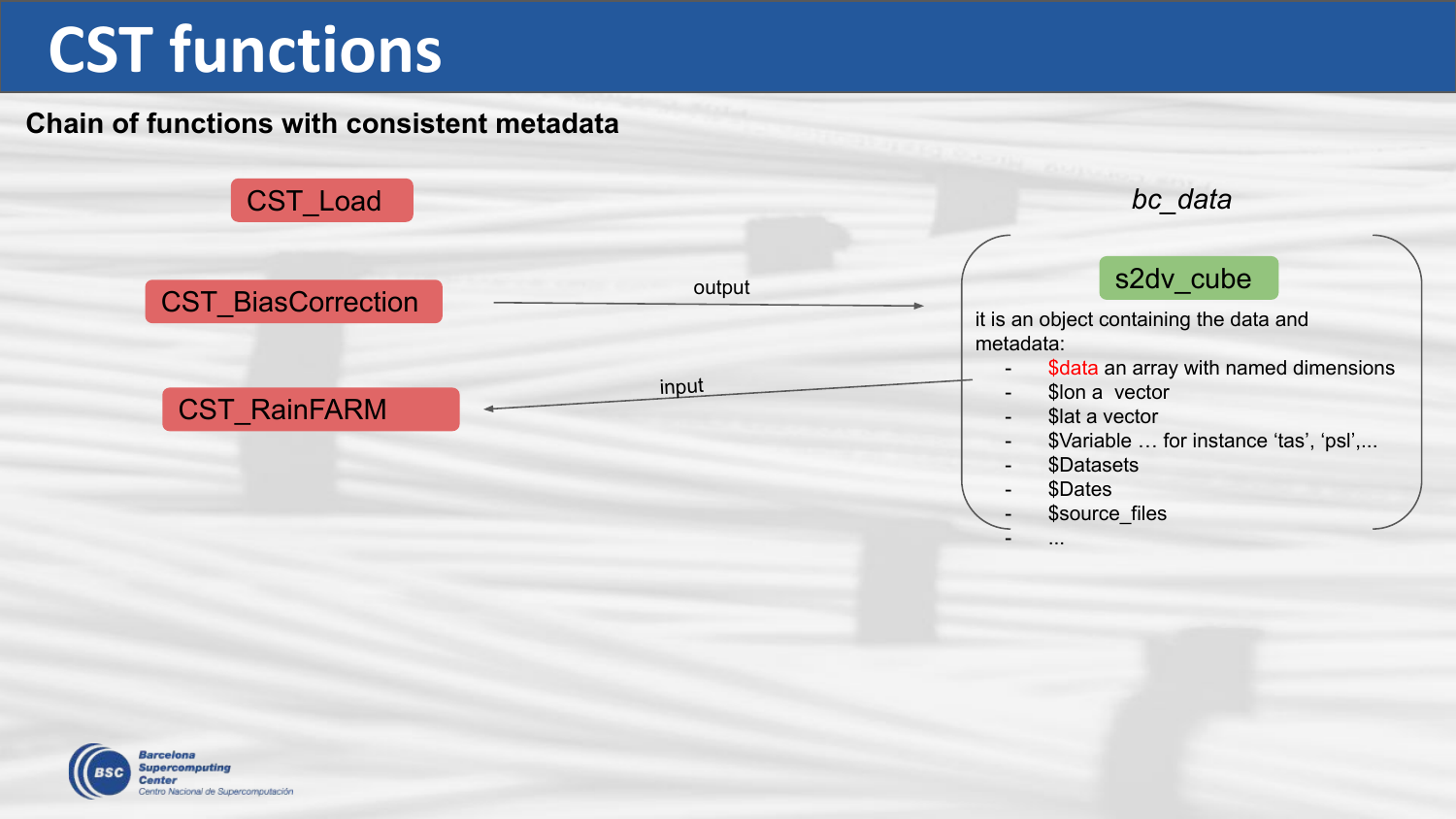#### **Chain of functions with consistent metadata**



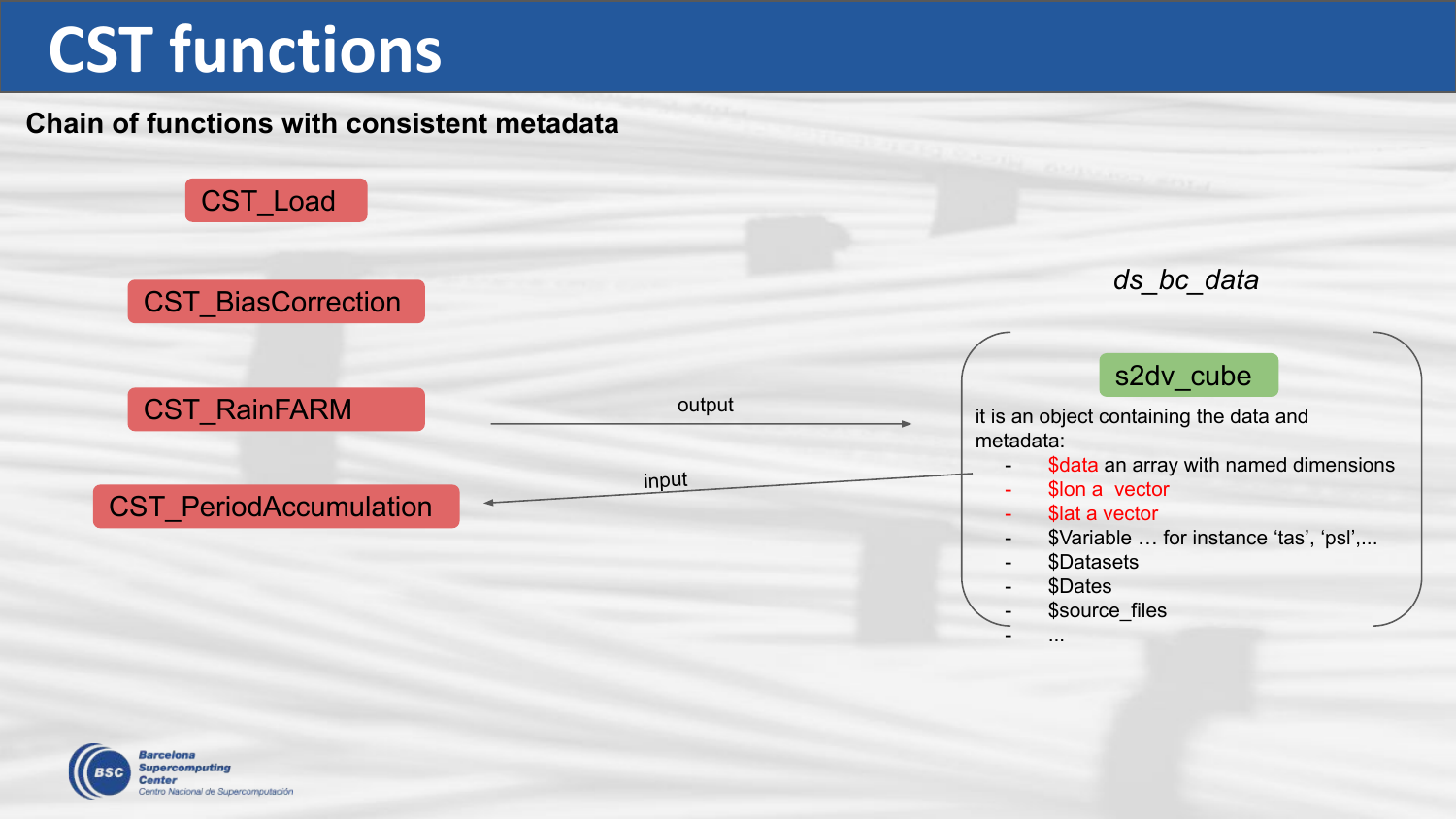#### **Chain of functions with consistent metadata**





\*The order and number of steps on the chain of functions is not fix.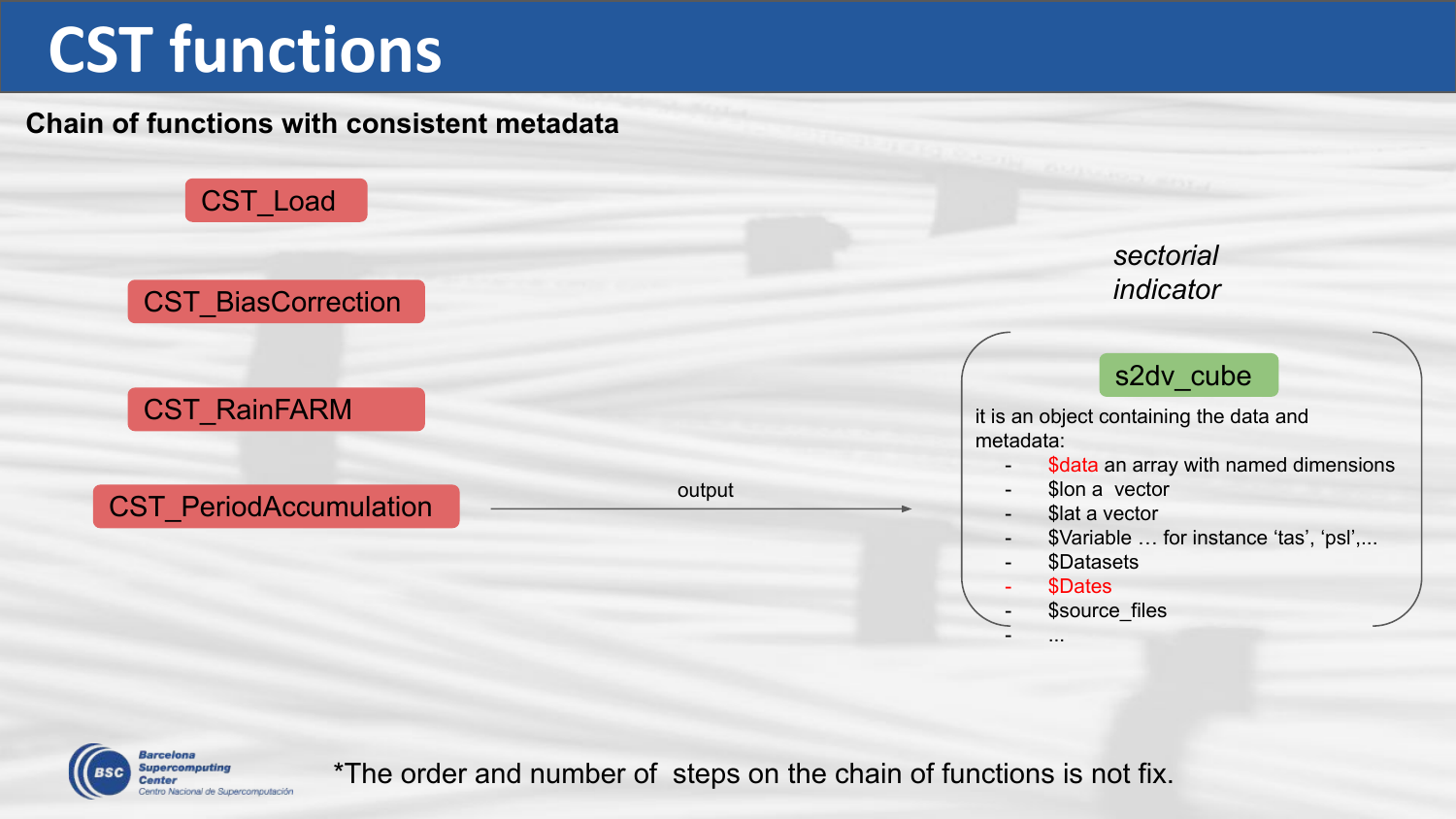

- **.method** function inputs have the minimum required dimensions to define the calculation
- **multiApply::Apply** takes care of applying the fundamental function in the rest of the dimensions as many times as necessary and it can be done in parallel.

Rercelona innal de Supercomputación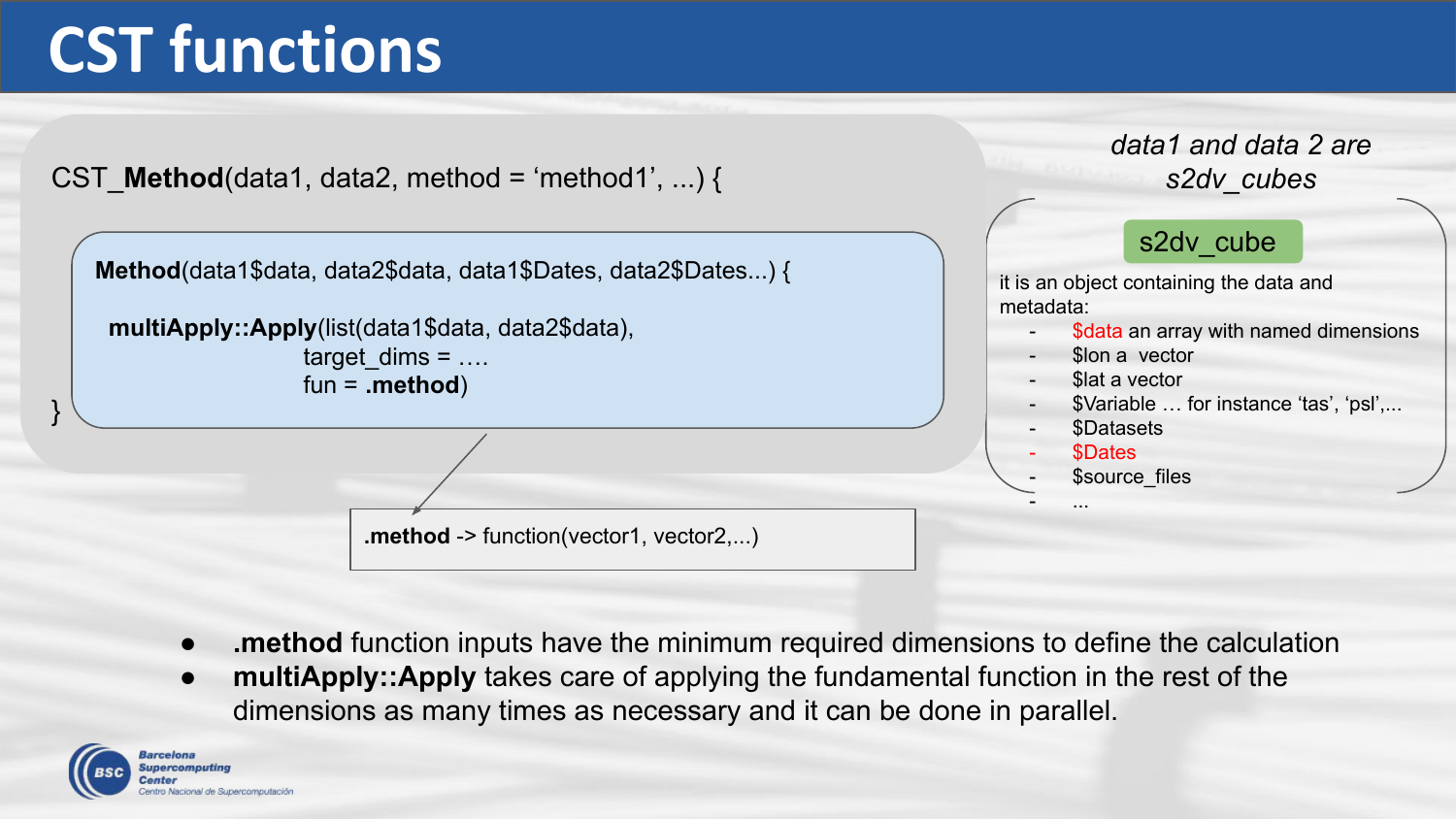- **● s2dv\_cube's** can be created with **CST\_Load()**, **as.s2dv\_cube()** or **s2dv\_cube()**
- It is not mandatory to use **CST\_** functions.
- ➔ **CSTools** and **CSIndicators** include functions with prefix **CST\_**
- ➔ **CSTools**, **CSIndicators**, **ClimProjDiags** and **s2dv** include function without prefix (the Apply function) and they are build under similar guidelines (i.e. they request **N-Dimensional arrays with named dimensions** as inputs)
	- When developing a function, the developer begins (1) writing the most inner function (**.method**), then can (2) wrapper it with **Apply**, and check arguments and finally, create the CST\_ function working with (3) s2dv cube objects. Guidelines document available.
	- The functions without prefix can easily being used in the startR chunking workflow.
	- The functions with prefix are easier to be used by end-users from that want to create their own applications.

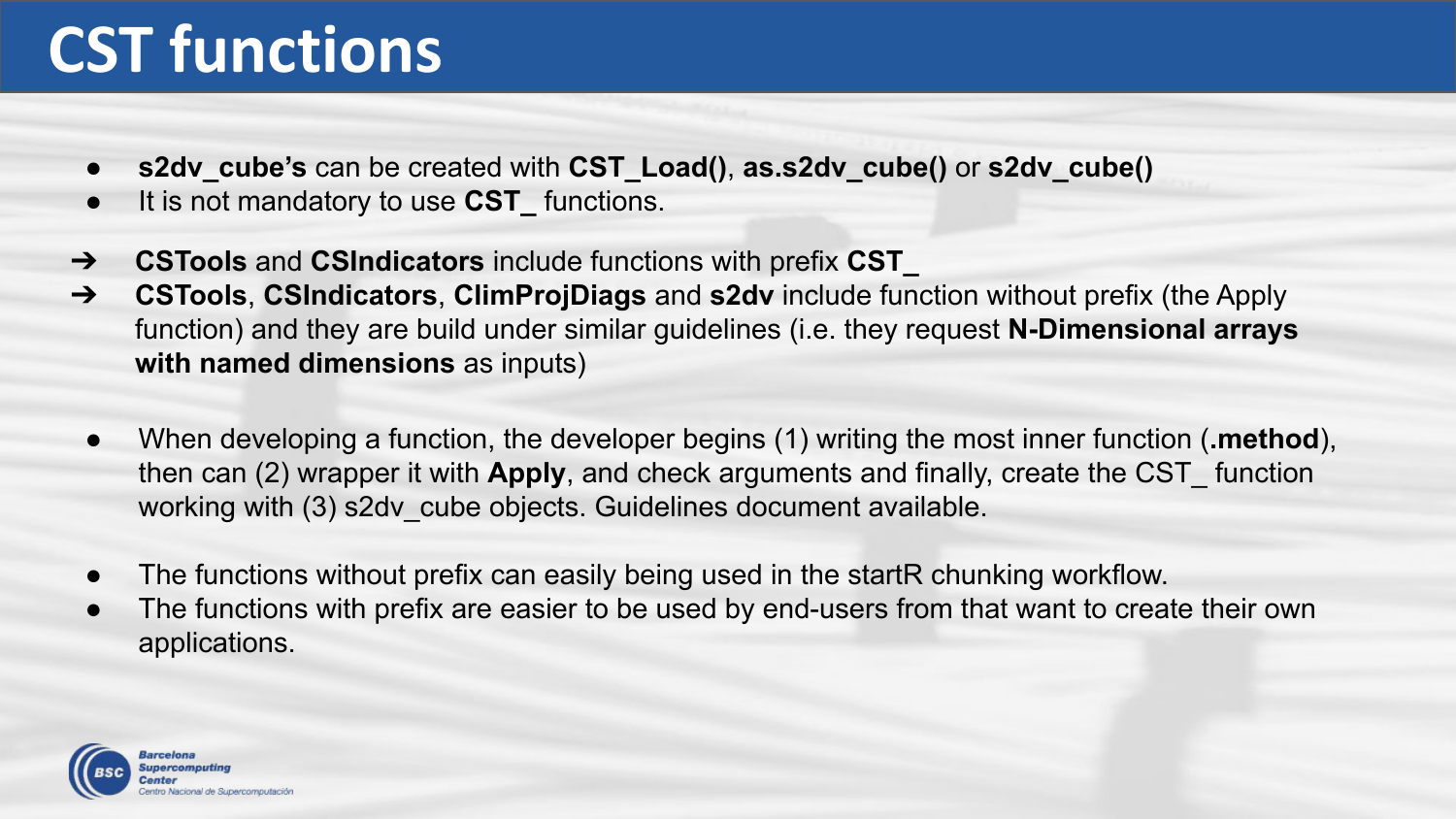



## **CALIOPE-Urban From a non-uniform mesh to a regular one**

**J.M. Armengol, N. Pérez-Zanón, A. Criado, J. Benavides, A. Soret, H. Petetin, O. Jorba, M. Guevara , D. Rodríguez, C. Pérez García-Pando, F. Macchina, C. Tena, M. Olid, G. Montane, K. Serradell**

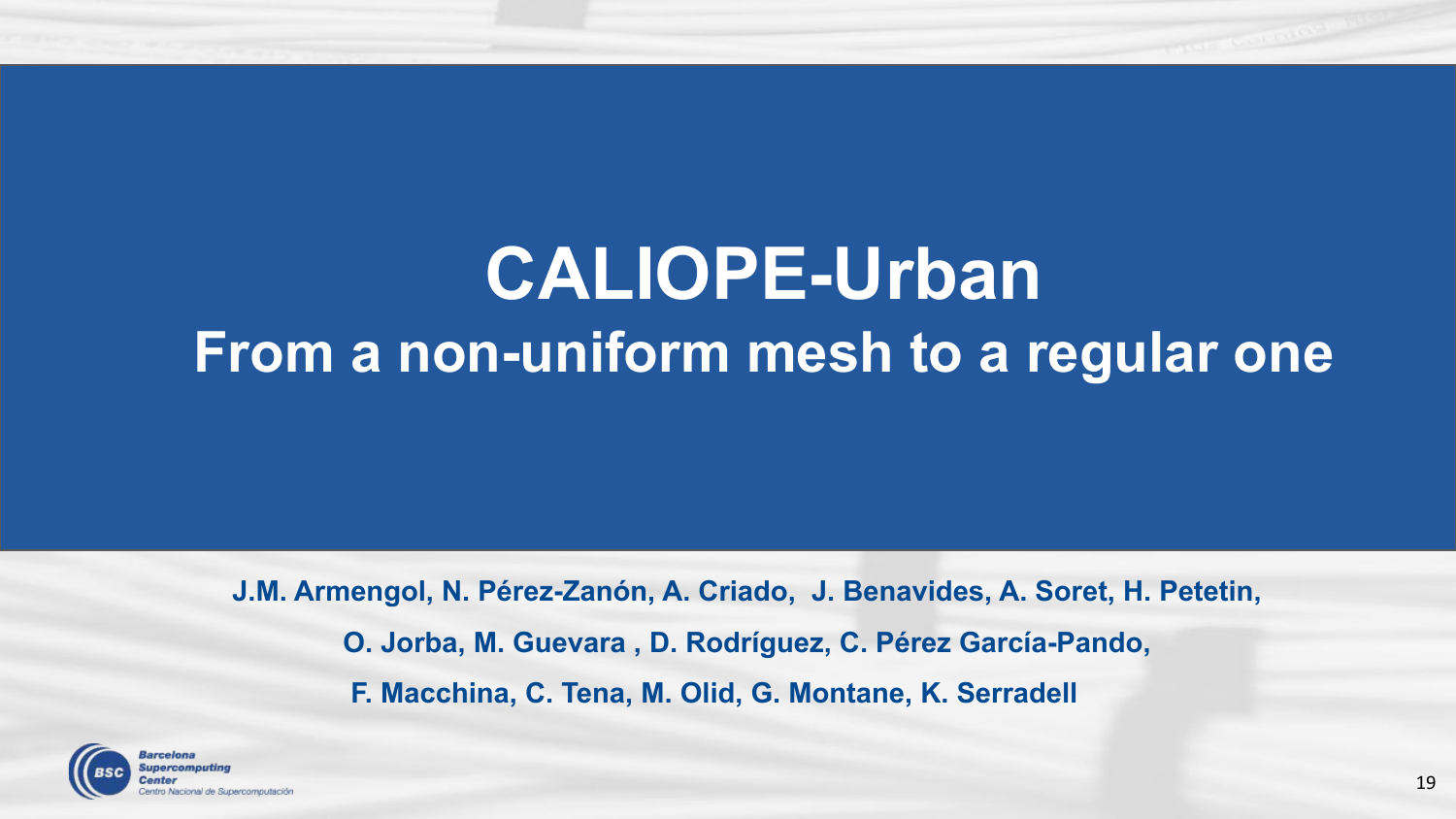### **Agenda**

- Intro to CALIOPE-Urban
- Re-gridding with gstat
- Future works

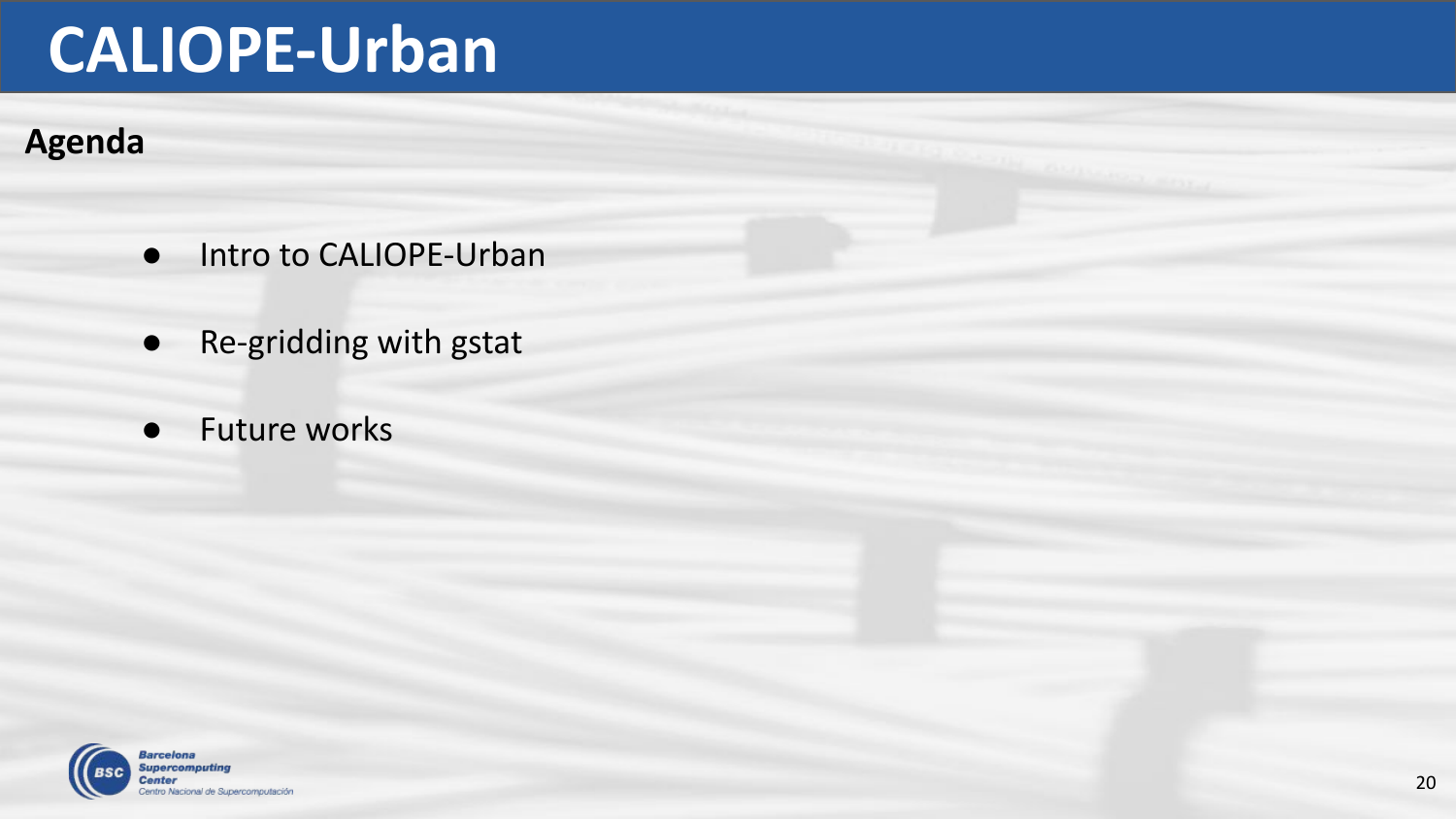### Air quality models

### Forecasting



### Scenarios testing



### Heath impact studies



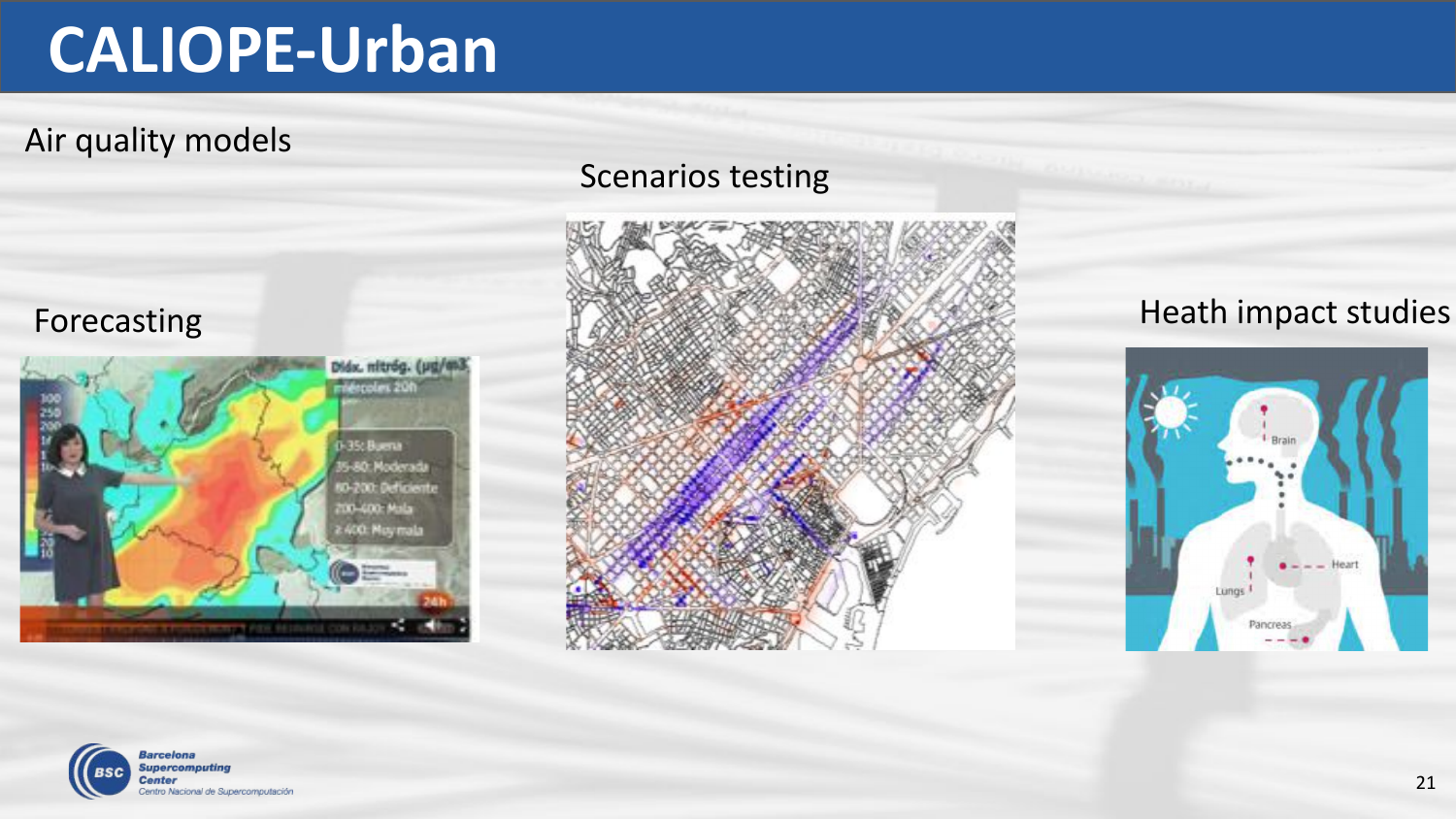Air quality models



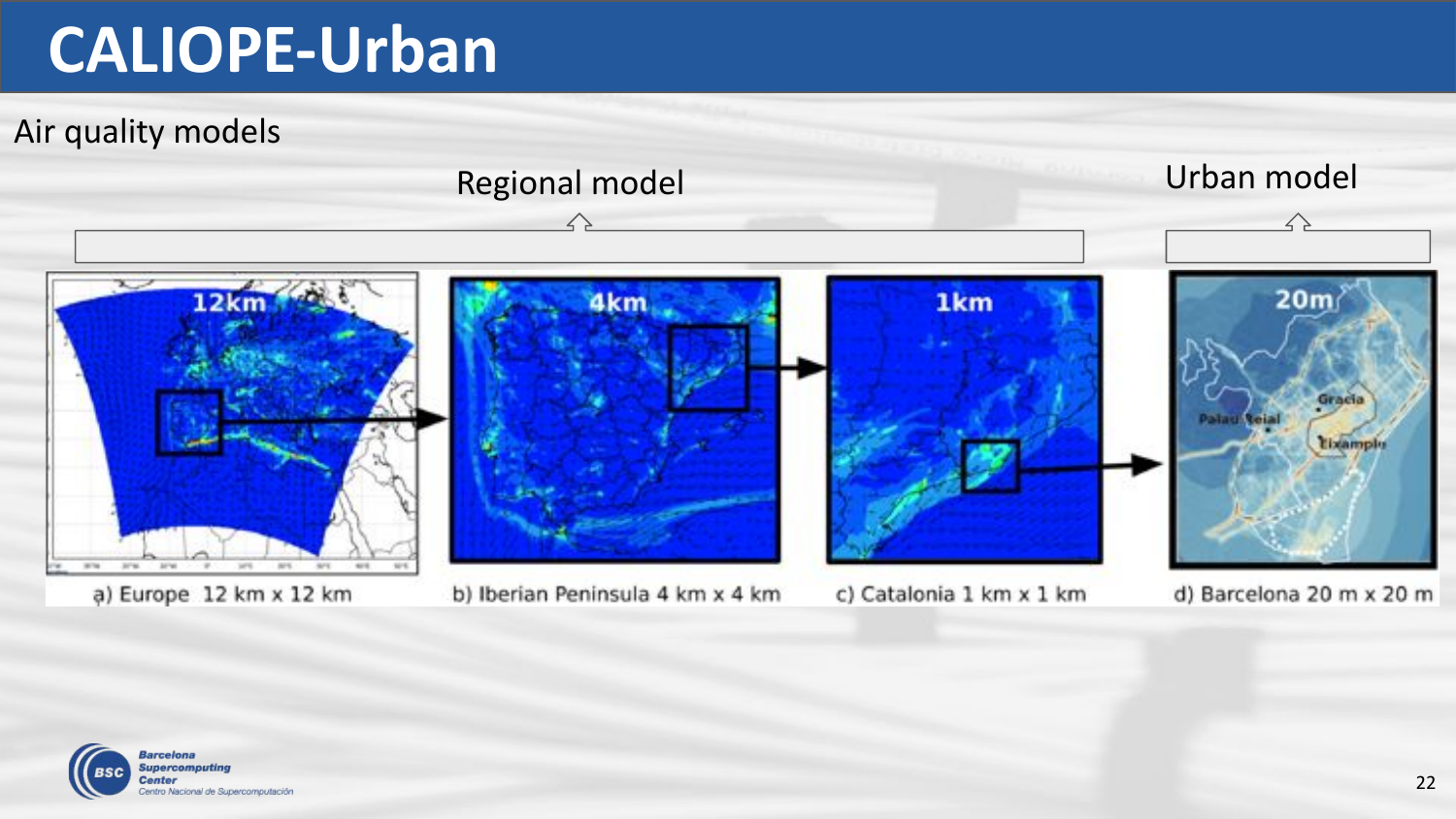### Need for more resolution in the cities

#### CALIOPE 1kmx1km resolution



#### CALIOPE-Urban 20mx20m resolution

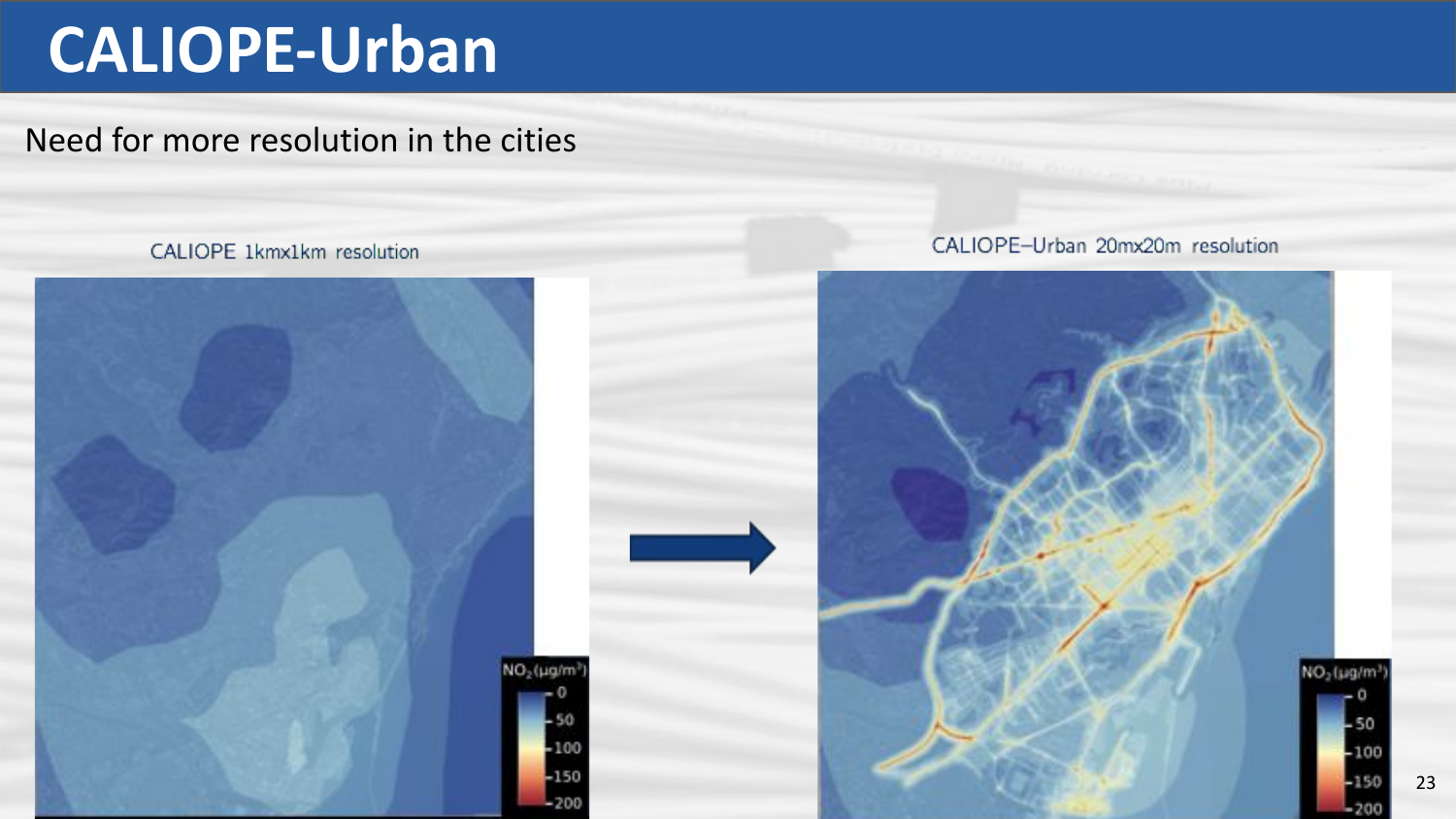

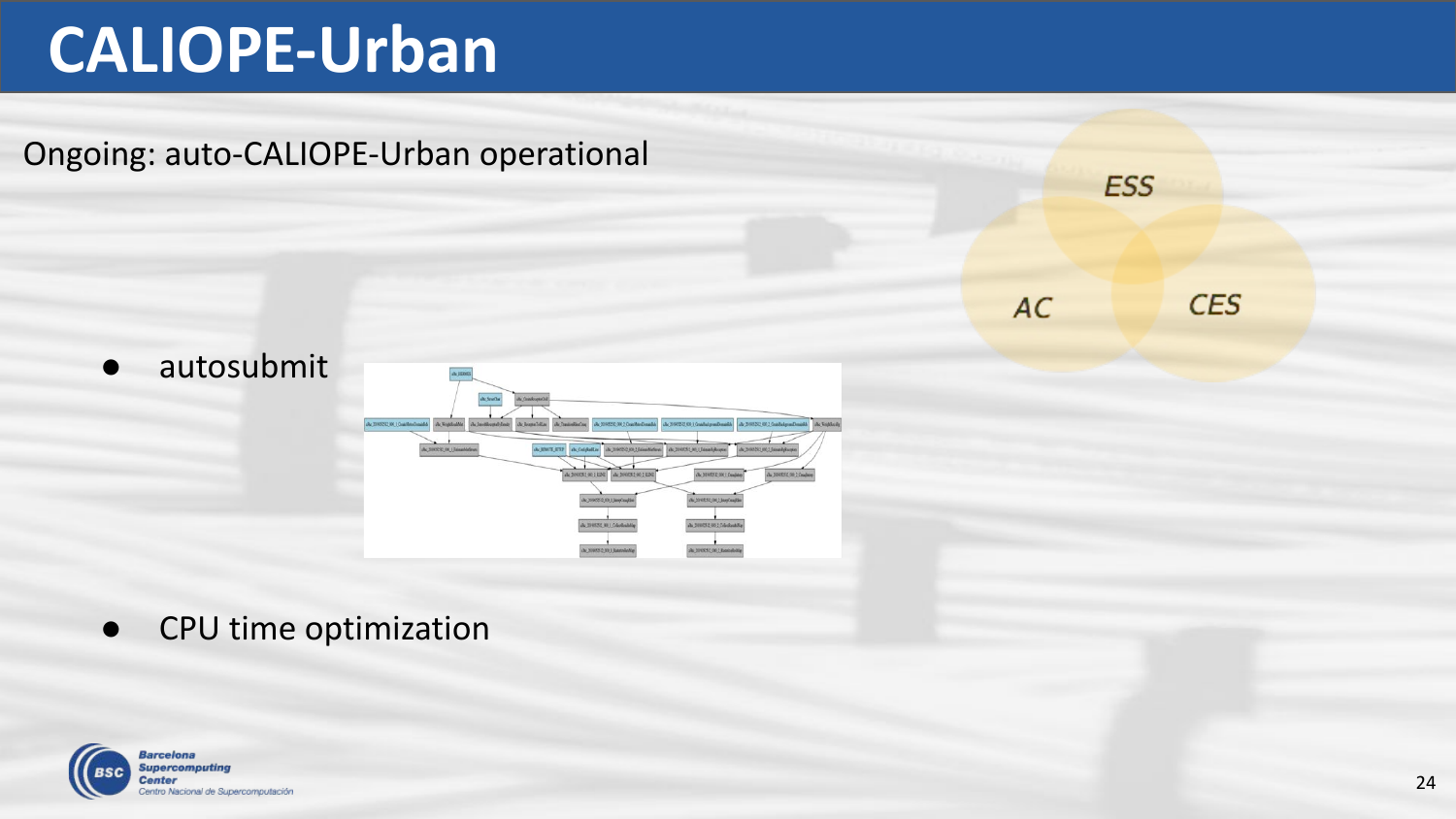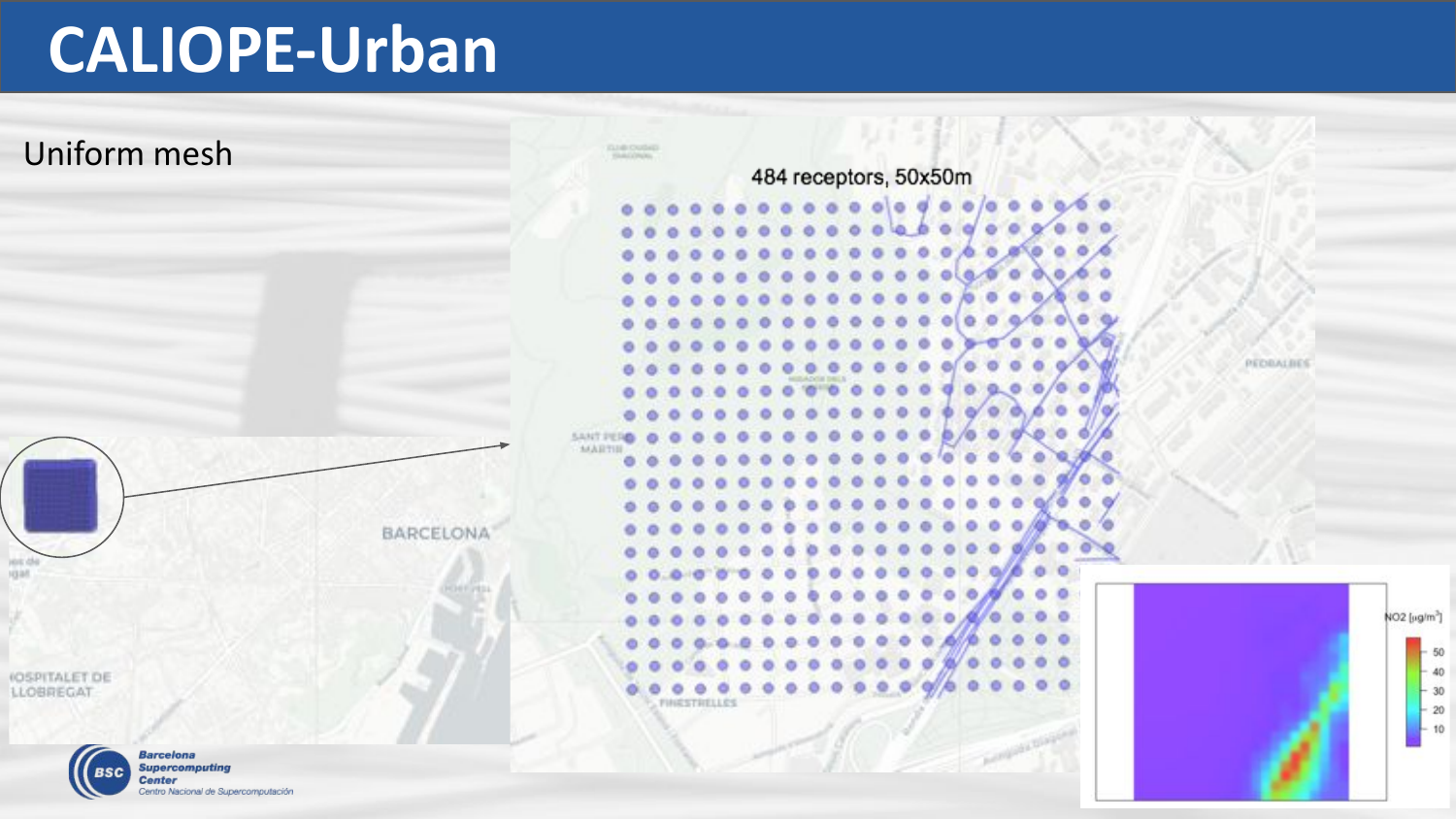Non-Uniform mesh

482 receptors, 1<sup>st</sup> layer 500x500m beyond 300m 2<sup>nd</sup> layer 75x75m between 40-300m 3<sup>rd</sup> layer 20x20m less than 40m





PEDRALBI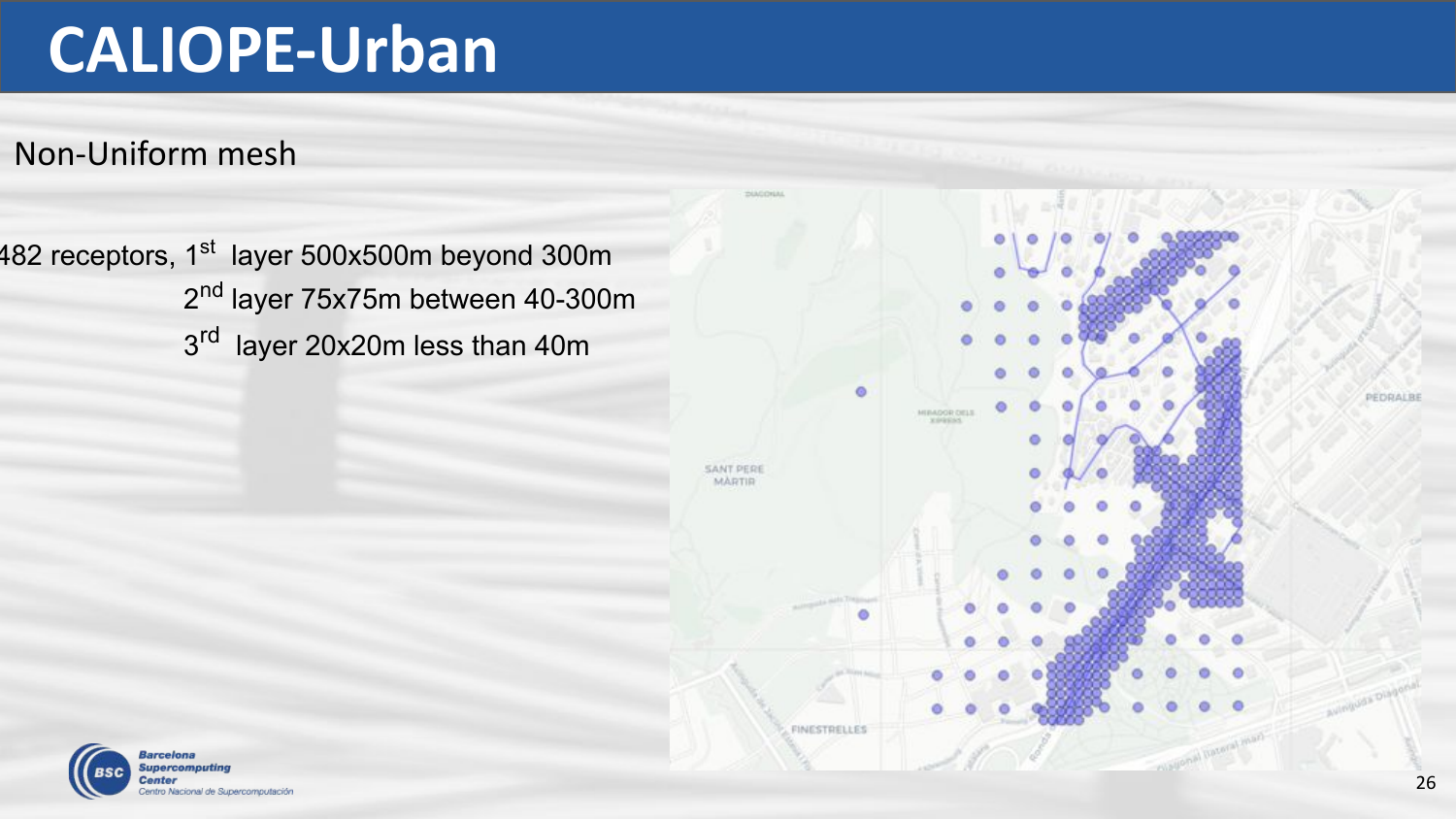

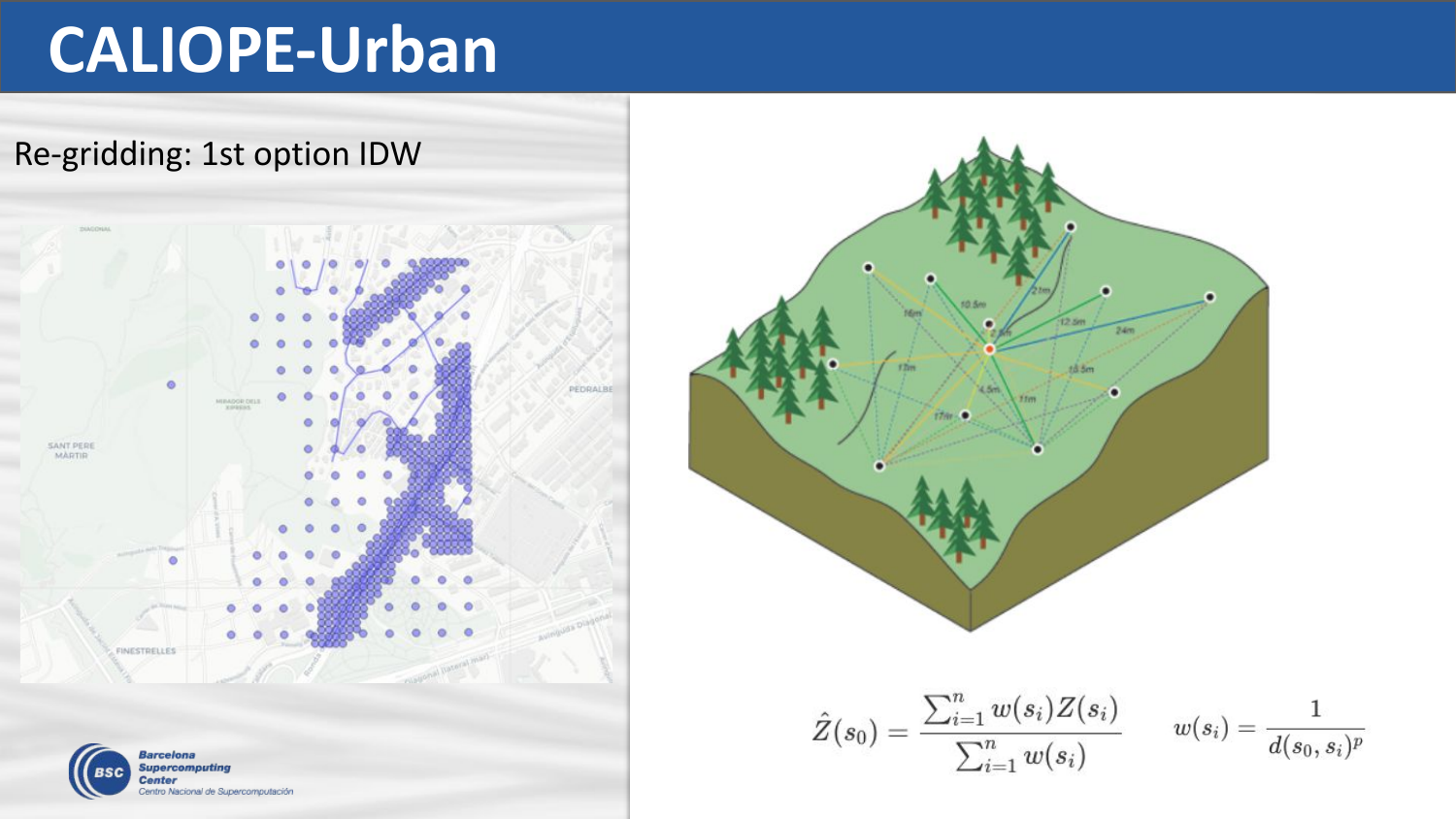### Re-gridding

#### # Load data:

results <- readRDS(paste0(output\_path, "bcn\_NonUniformGrid.rds")) receptor <- readRDS(paste0(output\_path, "target\_uniform\_grid\_bcn.rds")) dates <- unique(results\$date)

#### # Re-gridding

```
index < -array(1:length(dataes), c(pos_index = length(dataes)))res <- multiApply::Apply( list(index),
                          fun = regrid.
                           non uniform data = results,
                           target grid = receptor,
```
 $ncores = 16$ 

date = dates, margins = 'pos\_index',

# Save NetCDF file:

...

regrid <- function(index, non\_uniform\_data, target\_grid, date, crs\_sim = "+proj=utm +zone=31 +ellps=intl +units=m +no\_defs") {

#### # data.frame and SpatialPointsDataFrame:

non\_uniform\_data <- results[results\$date == date[index],] non\_uniform\_data <- sp::SpatialPointsDataFrame(non\_uniform\_data[,c("X", "Y")] non uniform data sp::proj4string(non\_uniform\_data) <- crs\_sim

#### # Re-gridding

regular <- gstat::idw(NO2  $\sim$  1, non\_uniform\_data, newdata = target\_grid,  $idp = 2.0$ , nmax = 4)

#### # Transform to lat-lon crs

 regular <- sp::spTransform(regular, sp::CRS("+proj=longlat")) lon <- unique(round(regular@coords[,1],7)) lat <- unique(round(regular@coords[,2],7)) proj <- paste(regular@proj4string@projargs, "+no\_defs") regular <- regular@data\$var1.pred dim(regular) <-  $c$ (lon = 1450, lat = 1644)

return(list(regular = regular, lat = lat, lon = lon))



**the full code can be found in: /esarchive/scratch/nperez/git/Flor/Jan4Nuria/test\_regrid\_nord3** }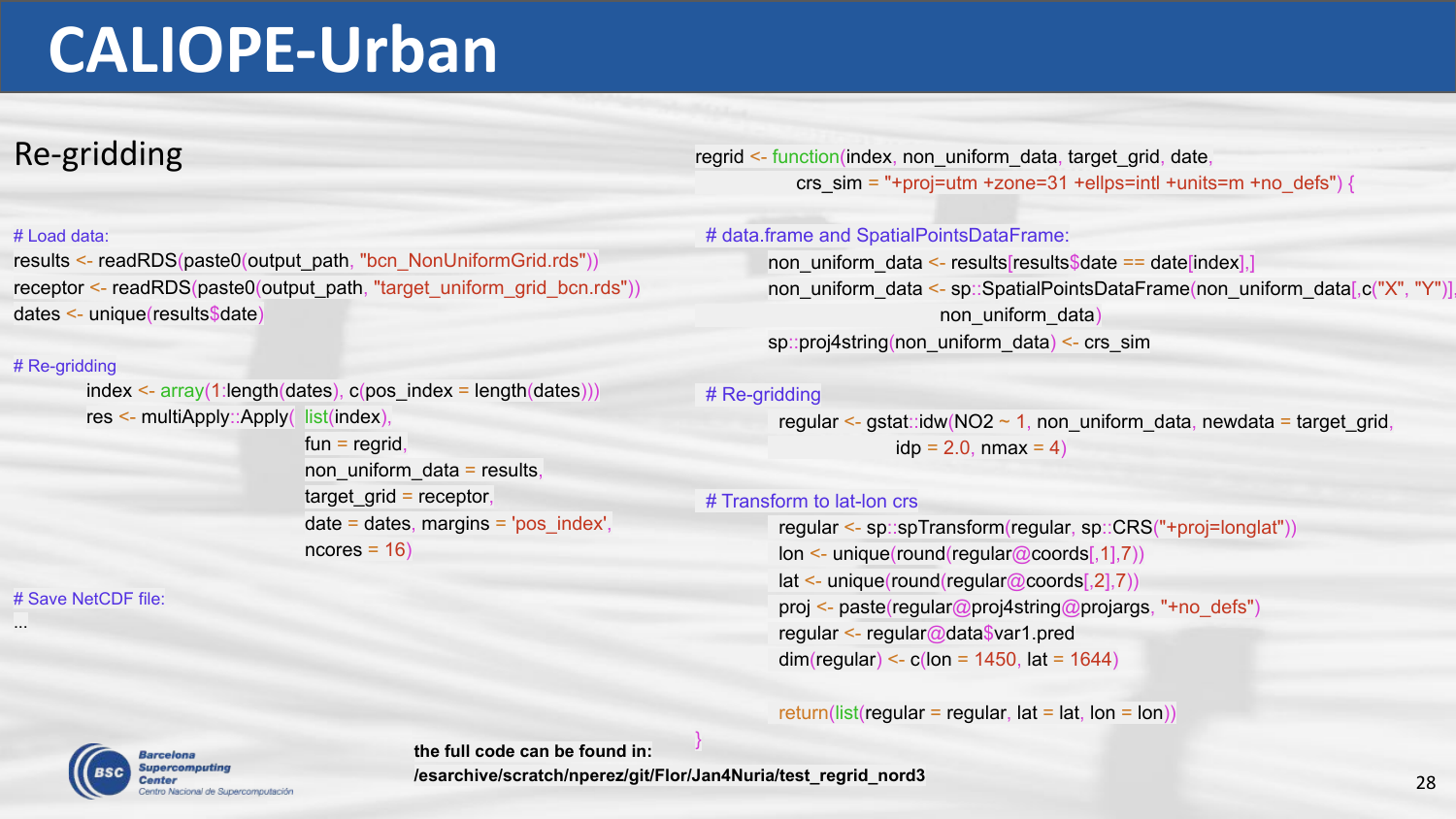### CPU time

| RLINE street gfort.x | Uniform mesh<br>$(20m \times 20m)$ | Non-Uniform mesh<br>$(20m \times 20m) +$<br>$(75m \times 75m) +$<br>(500m x500m) |
|----------------------|------------------------------------|----------------------------------------------------------------------------------|
| Number of receptors  | 277 884 nodes                      | 130 442 nodes                                                                    |
| CPU time             | 35 min (96 procs)                  | 18 min (96 procs)                                                                |

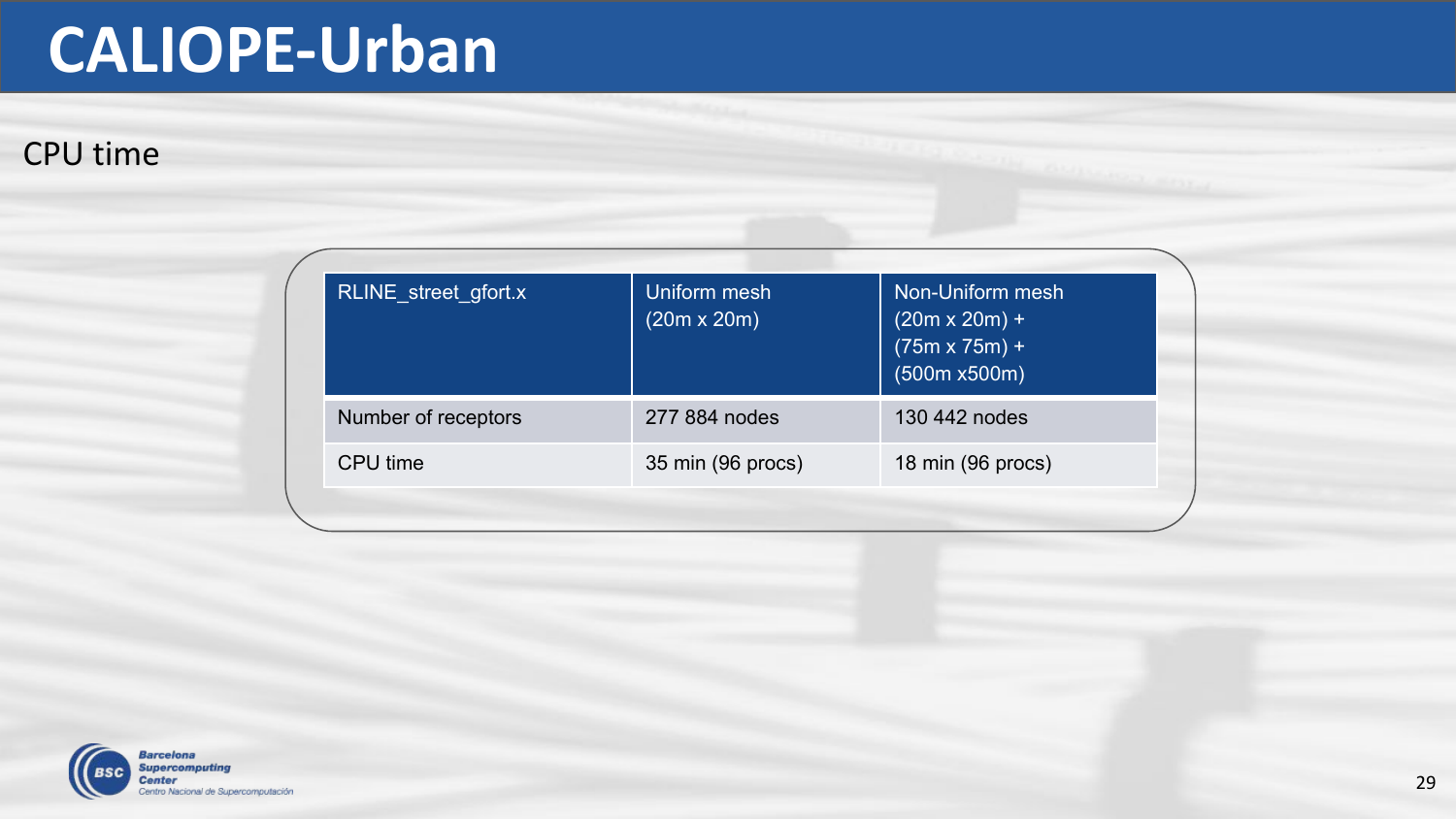Future works: explore gstat capabilities

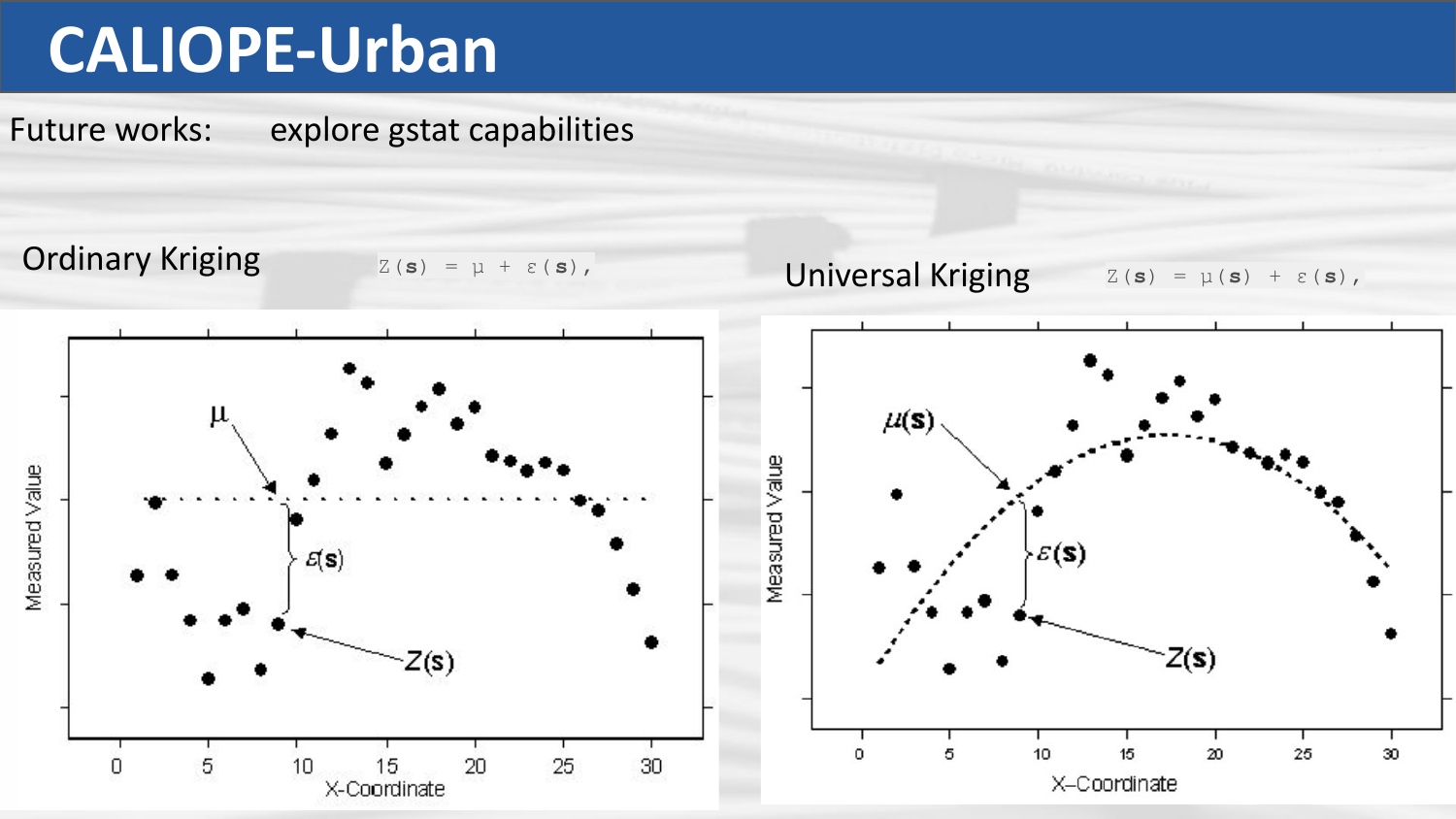

cional de Supercomputación

# **Slides for the 'Department Day' meeting**

#### 31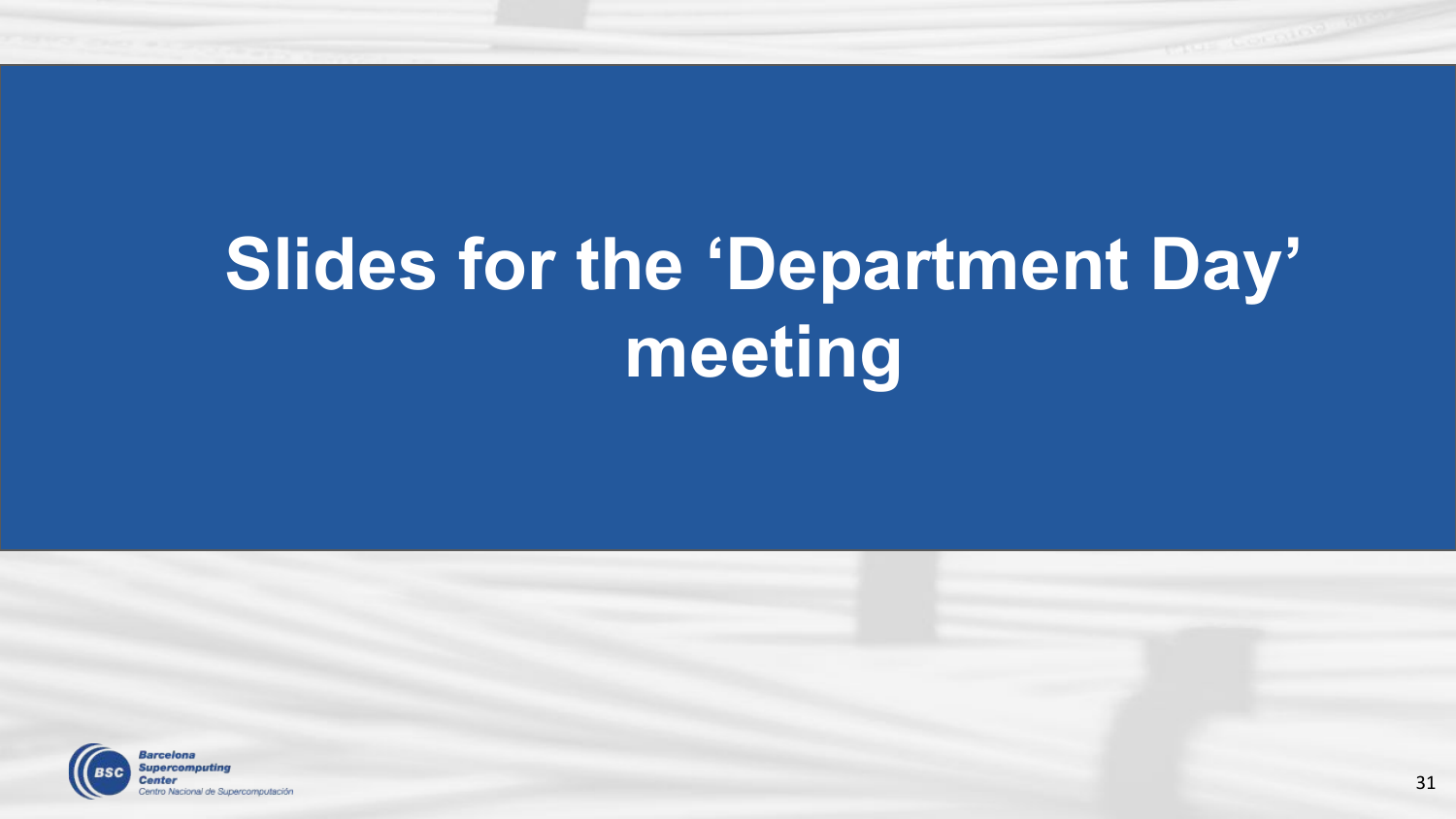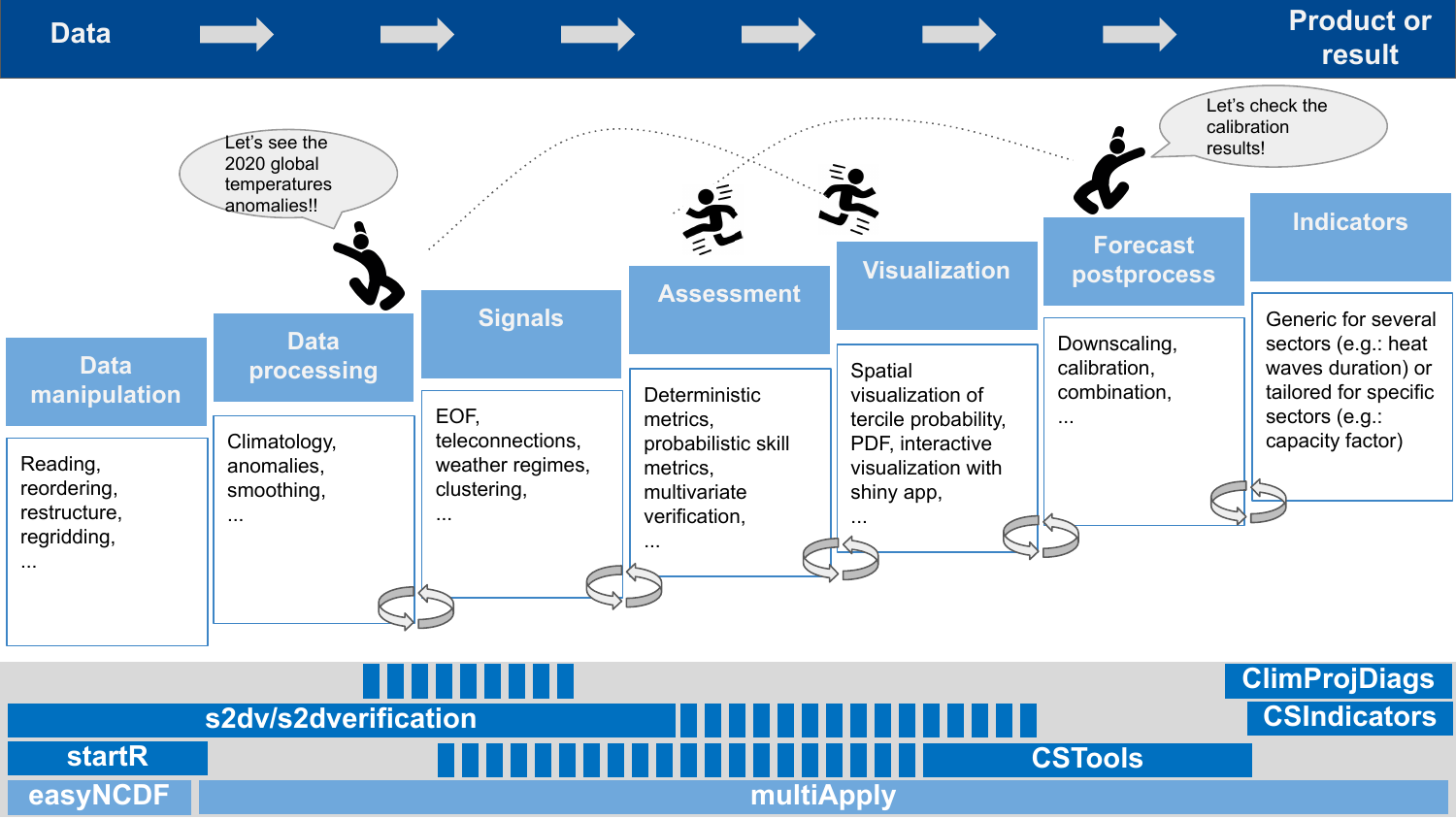|                                                                             | <b>Research line</b>                     | <b>Projects</b>                                     | <b>Publication e.g.</b>                              |
|-----------------------------------------------------------------------------|------------------------------------------|-----------------------------------------------------|------------------------------------------------------|
| R tools are being used in<br>several research lines<br>and operationals     | In-situ<br>observations                  | Indecís, S2S4E                                      | Tall towers and<br>reanalysis<br>Ramon et al. 2019   |
|                                                                             | <b>Atmospheric</b><br><b>Composition</b> | Ongoing<br>collaboration in<br><b>CALIOPE-Urban</b> |                                                      |
| multi<br>Zon                                                                | Sub-seasonal<br><b>Forecast</b>          | <b>S2S4E</b>                                        | Verification<br>Manrique et al.<br>2020              |
| <b>Packages</b><br>ecosystem                                                | <b>Seasonal</b><br><b>Forecast</b>       | S2S4E, Visca,<br>Medscope, Medgold,<br>QA4Seas      | Wind power<br>generation<br>Lledó et al., 2019       |
|                                                                             | <b>Decadal</b><br><b>Predictions</b>     | <b>EUCP, C3S 34c</b>                                | CMIP6<br><b>Assessment Bilbao</b><br>et al. 2021     |
| <b>Barcelona</b><br><b>Supercomputing</b><br>o Nacional de Supercomputación | <b>Climate</b><br><b>Projections</b>     | <b>C3S MAGIC</b>                                    | <b>ESMValTool papers:</b><br>python and R<br>synergy |